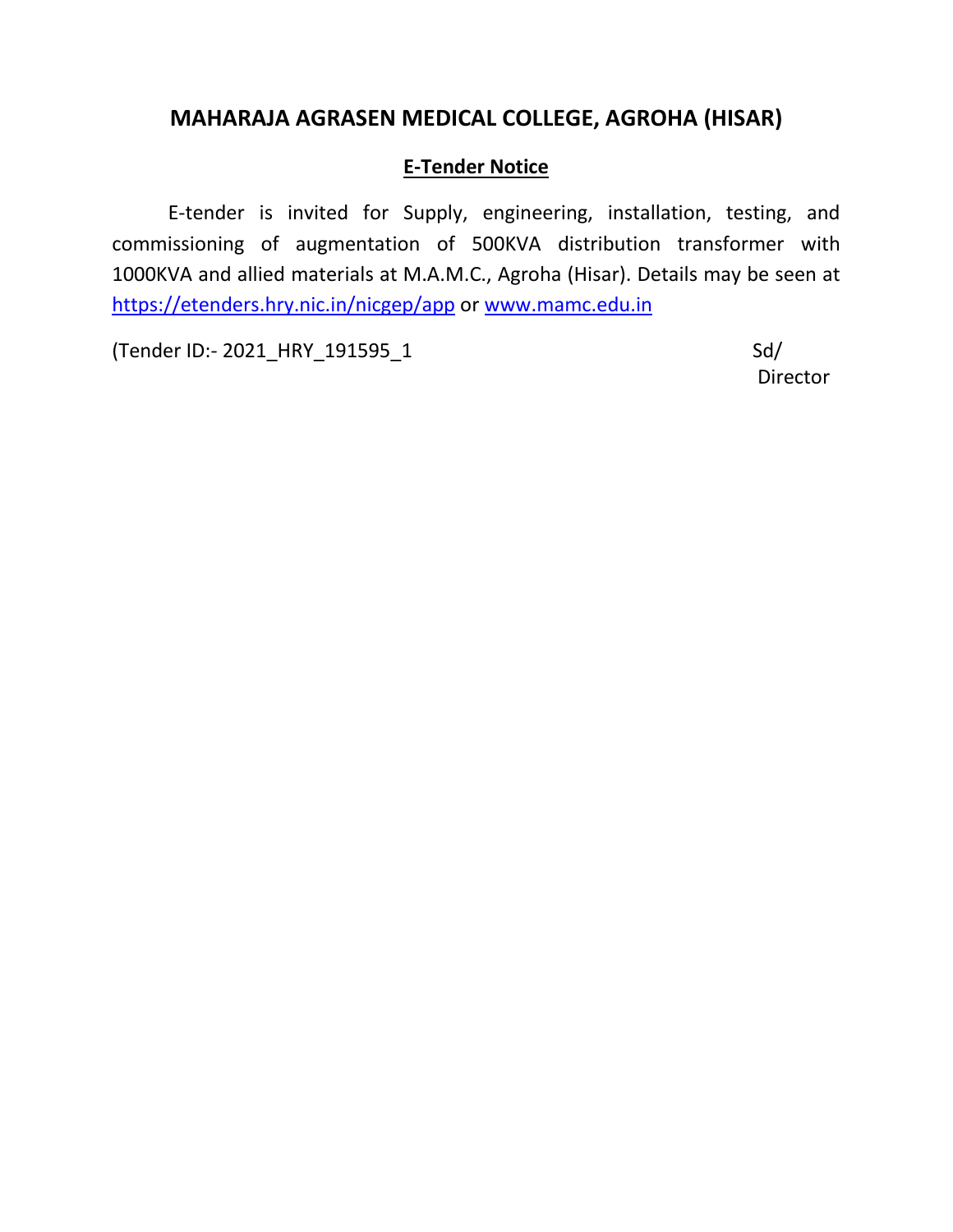# **MAHARAJA AGRASEN MEDICAL COLLEGE, AGROHA (HISAR)**

# **TENDER DOCUMENT**

## **Ref. No. Tender/2021/Transformer**

| Name of Work                                              | Supply, Engineering, Installation, Testing &           |  |  |  |  |
|-----------------------------------------------------------|--------------------------------------------------------|--|--|--|--|
|                                                           | Commissioning of augmentation 500KVA D/TF              |  |  |  |  |
|                                                           | with 1000KVA and allied materials at MAMC,             |  |  |  |  |
|                                                           | Agroha                                                 |  |  |  |  |
| Period of Work                                            | 120 days                                               |  |  |  |  |
| <b>Estimated Cost</b>                                     | 35.5 lakh (Rs. Thirty five lakh fifty thousand)        |  |  |  |  |
| <b>Cost of Documents</b>                                  | Rs.2000/-(Rupees two thousand only)<br>Non-            |  |  |  |  |
|                                                           | Refundable                                             |  |  |  |  |
| Earnest money to be deposited                             | Rs.71,000/- (Rs. seventy one thousand only)            |  |  |  |  |
|                                                           | Refundable                                             |  |  |  |  |
| Last Date & Time for submission of Tender                 | 28/10/2021 up to 2:00PM                                |  |  |  |  |
| Date of opening of Technical Bids                         | 29/10/2021 at 2:00PM                                   |  |  |  |  |
| <b>EMD &amp; FEE</b>                                      | Online as per tender portal                            |  |  |  |  |
| Copy of NIT detailed below                                | PAGE 01 to 17                                          |  |  |  |  |
| <b>DNIT (Technical Specification)</b><br>10<br>Annexure-A |                                                        |  |  |  |  |
| <b>General Terms &amp; Conditions</b><br>Annexure-B       |                                                        |  |  |  |  |
| Annexure-C                                                | Instruction to Bidders                                 |  |  |  |  |
|                                                           |                                                        |  |  |  |  |
|                                                           | List of Approved Manufactures                          |  |  |  |  |
| Notice Inviting Tender is                                 | available at Official website of M.A.M.C., Agroha i.e. |  |  |  |  |
| www.mamc.edu.in                                           |                                                        |  |  |  |  |
|                                                           | Annexure-D                                             |  |  |  |  |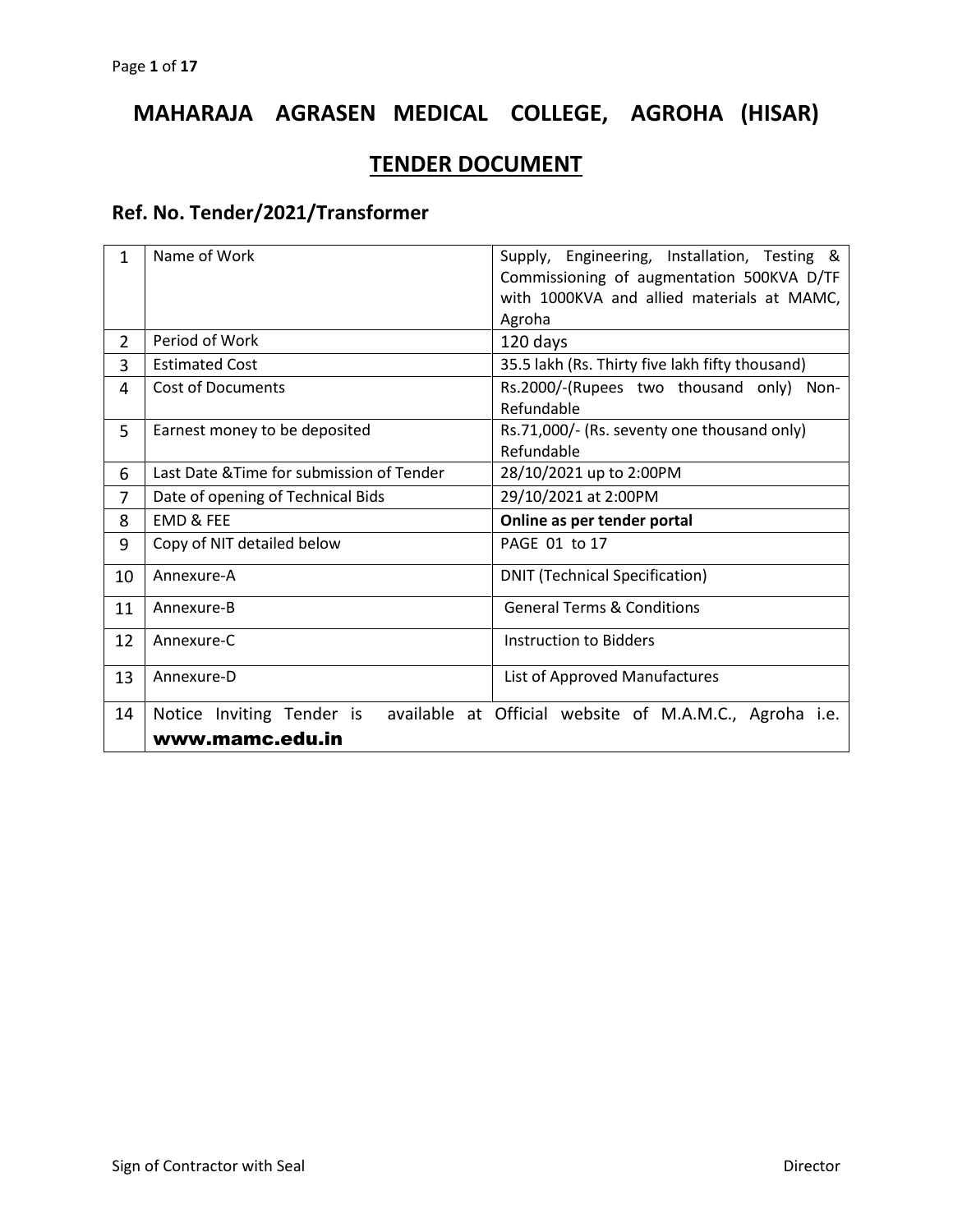### **Annexure- A**

# **Technical Specifications**

| Name of work:- Supply, Engineering, Installation, Testing & Commissioning of augmentation<br>500KVA D/TF with 1000KVA and allied materials at MAMC, Agroha |                                                                                                                                                                                                                                                                                                                                                                                                                                                        |      |                |                                                    |            |
|------------------------------------------------------------------------------------------------------------------------------------------------------------|--------------------------------------------------------------------------------------------------------------------------------------------------------------------------------------------------------------------------------------------------------------------------------------------------------------------------------------------------------------------------------------------------------------------------------------------------------|------|----------------|----------------------------------------------------|------------|
| Sr.<br>No.                                                                                                                                                 | <b>Description</b><br>Unit                                                                                                                                                                                                                                                                                                                                                                                                                             |      | Qty.           | Rate to be quoted<br>by the contractor<br>(in rs.) |            |
|                                                                                                                                                            |                                                                                                                                                                                                                                                                                                                                                                                                                                                        |      |                | in figure                                          | in<br>word |
| $\mathbf{1}$                                                                                                                                               | Supply and erection of Modular case circuit breaker single pole/4 pole on<br>existing wall/pedestal/Panel including bounding to earth and making<br>necessary connections required to complete the job in all respect up to<br>the entire satisfaction of the Engineer-in-charge of the work with<br>enclosure box (HSR 23.22.1)<br>23.22.1.8 TRIPLE POLE MCCB 600 to 800 Amp, 50 KA                                                                   | each | $\mathbf{1}$   |                                                    |            |
| 2                                                                                                                                                          | SITC Four pole ON LOAD Manual change over switch in SS enclosure<br>of following Ratings (HSR 23.22.8)<br>23.22.8.5 400 amp 415 volts                                                                                                                                                                                                                                                                                                                  | each | 1              |                                                    |            |
| 3                                                                                                                                                          | Supply and erection of MS cable tray, duly pained as required including<br>erection of the same on wall or ceiling with necessary fixture and other<br>material required to complete the job in all respect up to the entire<br>satisfaction of Engineer-in Charge of the work. (HSR 23.23.6)<br>23.23.6.1 MS perforated cable tray painted with powder coating 100 X<br>50 X2 mm                                                                      | mtr. | 10             |                                                    |            |
| $\overline{4}$                                                                                                                                             | 23.23.6.2 MS perforated cable tray painted with powder coating 200 X<br>50 X 2 mm                                                                                                                                                                                                                                                                                                                                                                      | mtr  | 70             |                                                    |            |
| 5                                                                                                                                                          | 23.23.6.3 MS perforated cable tray painted with powder coating 375 X<br>50 X 2 mm                                                                                                                                                                                                                                                                                                                                                                      | mtr. | 70             |                                                    |            |
| 6                                                                                                                                                          | Supply and erection of cable tray cover made of 1.25 mm thick GI sheet<br>as required including erection of the same on existing cable tray duly<br>pained as required including with necessary fixture and other material<br>required to complete the job in all respect up to the entire satisfaction of<br>Engineer-in<br>Charge<br>of<br>the<br>work.<br>(HSR<br>23.23.7)<br>23.23.7.2 GI cable tray cover, suitable for cable tray 200 X 50 X2 mm | mtr. | 70             |                                                    |            |
| 7                                                                                                                                                          | 23.23.7.3 GI cable tray cover, suitable for cable tray 375 X 50 X 2 mm                                                                                                                                                                                                                                                                                                                                                                                 | mtr. | 70             |                                                    |            |
| 8                                                                                                                                                          | Supply and erection of suitable compression type brass cable glands for<br>underground Cable: (HSR.24.2.7)<br>120 sqmm to 185 sqmm Cable 3 to 3.5 Core<br>24.2.7.5                                                                                                                                                                                                                                                                                     | set  | $\overline{2}$ |                                                    |            |
| 9                                                                                                                                                          | 24.2.7.6 240 sqmm to 185 sqmm Cable 3 to 3.5 Core                                                                                                                                                                                                                                                                                                                                                                                                      | set  | 8              |                                                    |            |
| 10                                                                                                                                                         | 24.2.7.7 300 sqm to 400 sqmm cable 3 to 3.5 core                                                                                                                                                                                                                                                                                                                                                                                                       | set  | 6              |                                                    |            |
| 11                                                                                                                                                         | Supply and erection of aluminum lugs heavy duty including crimping<br>etc. up to the entire satisfaction of the Engineer-in-charge of the work<br>(HSR 24.2.8)<br>24.2.8.9 95 sqmm                                                                                                                                                                                                                                                                     | each | $\overline{2}$ |                                                    |            |
| 12                                                                                                                                                         | 24.2.8.10<br>120 sqmm                                                                                                                                                                                                                                                                                                                                                                                                                                  | each | 8              |                                                    |            |
| 13                                                                                                                                                         | 24.2.8.11<br>$150$ sqmm                                                                                                                                                                                                                                                                                                                                                                                                                                | each | 12             |                                                    |            |
| 14                                                                                                                                                         | 24.2.8.13<br>240 sqmm                                                                                                                                                                                                                                                                                                                                                                                                                                  | each | $28\,$         |                                                    |            |
| 15                                                                                                                                                         | 300 sqmm<br>24.2.8.14                                                                                                                                                                                                                                                                                                                                                                                                                                  | each | 20             |                                                    |            |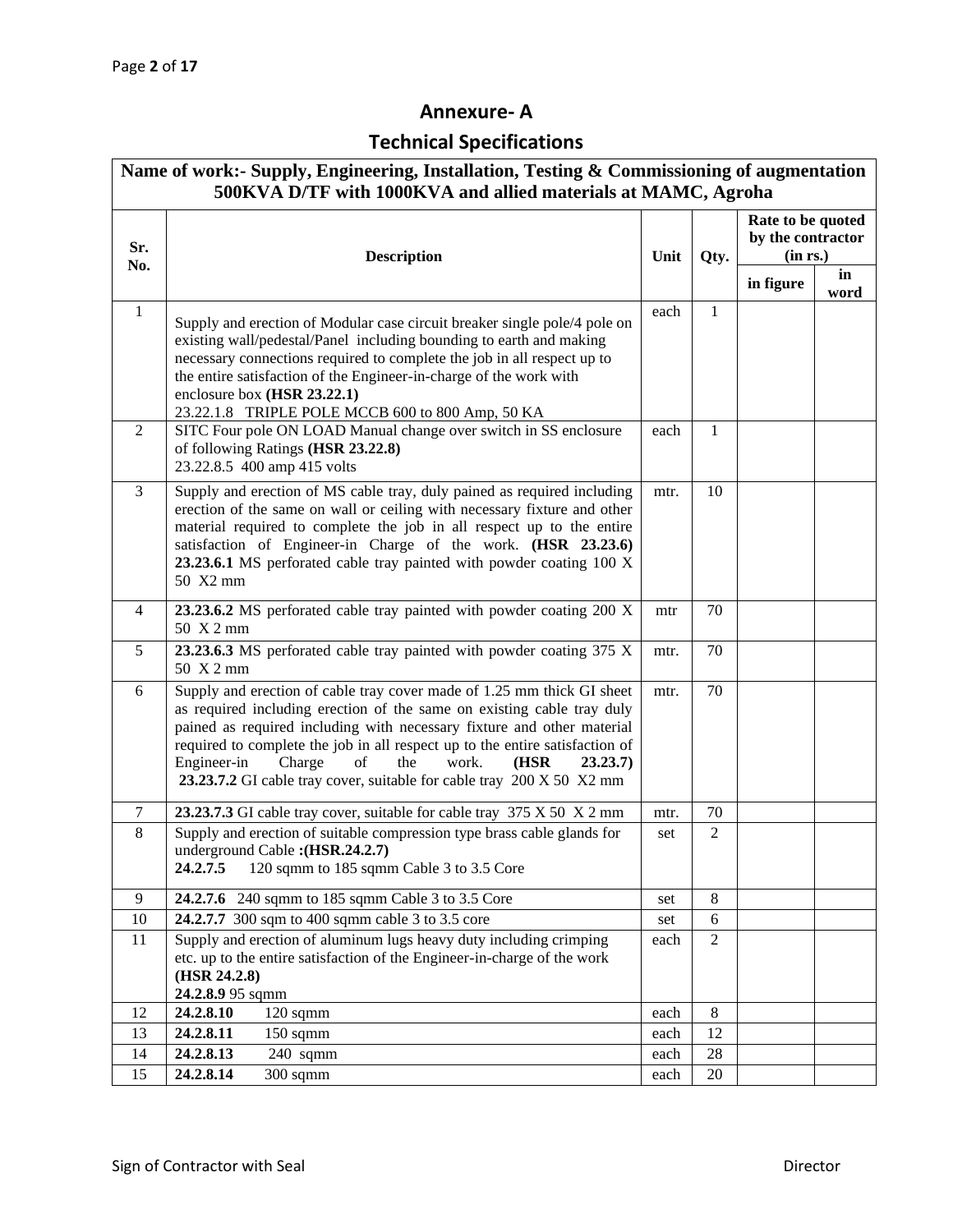| 16 | S/E mark double walled corrugated (DWC) HDPE, pipe 10 Kg/Cm2                                               | mtr. | 20  |  |
|----|------------------------------------------------------------------------------------------------------------|------|-----|--|
|    | laid 0.75 Metre below ground level including digging and refilling of                                      |      |     |  |
|    | earth including cost of suitable size socket/coupler for HDPE pipe                                         |      |     |  |
|    | including the cost of labour and material required to complete the job in                                  |      |     |  |
|    | all respect up to the entire satisfaction of Engineer in charge of the                                     |      |     |  |
|    | work.(HSR 24.5.2)                                                                                          |      |     |  |
|    | 24.5.2.5 DWC/HDPE pipe 120/105 mm outer dial inner dia                                                     |      |     |  |
| 17 | 24.5.2.6 DWC/HDPE pipe 145/123 mm outer dial inner dia                                                     | Mtr. | 10  |  |
| 18 | 24.5.2. 7 DWC/HDPE pipe 180/150 mm outer dial inner dia                                                    | mtr. | 10  |  |
| 19 | Supply and erection of underground cable 1 meter below ground level                                        | mtr. | 140 |  |
|    | covered with sand and bricks including necessary connections, digging                                      |      |     |  |
|    | and refilling of trenches:- (NS)                                                                           |      |     |  |
|    | LT XLPE power cable (armoured) 150 sqmm 3.5 core Aluminum                                                  |      |     |  |
|    | conforming to IS 7098 (Part-1): 2021, IS:8130-2013, IEC 60502, IS:                                         |      |     |  |
|    | 5831-1984 standard with latest amendment thereof                                                           |      |     |  |
| 20 | Supply and erection of underground cable 1 meter below ground level                                        | mtr. | 370 |  |
|    | covered with sand and bricks including necessary connections, digging                                      |      |     |  |
|    | and refilling of trenches:- (NS)                                                                           |      |     |  |
|    | LT XLPE power cable (armoured) 240 sqmm 3.5 core Aluminum                                                  |      |     |  |
|    | conforming to IS 7098 (Part-1): 2021, IS:8130-2013, IEC 60502, IS:                                         |      |     |  |
|    | 5831-1984 standard with latest amendment thereof                                                           |      |     |  |
| 21 | Supply and erection of underground cable 1 meter below ground level                                        | mtr. | 90  |  |
|    | covered with sand and bricks including necessary connections, digging                                      |      |     |  |
|    | and refilling of trenches:- (NS)                                                                           |      |     |  |
|    | LT XLPE power cable (armoured) 300 sqmm 3.5 core Aluminum                                                  |      |     |  |
|    | conforming to IS 7098 (Part-1): 2021, IS:8130-2013, IEC 60502, IS:                                         |      |     |  |
| 22 | 5831-1984 standard with latest amendment thereof                                                           |      | 70  |  |
|    | S/E of underground cable, loose in existing pipe or trenches complete<br>with necessary connections:- (NS) | mtr. |     |  |
|    | LT XLPE power cable (armoured) 120 sqmm 3.5 core Aluminum                                                  |      |     |  |
|    | conforming to IS 7098 (Part-1): 2021, IS:8130-2013, IEC 60502, IS:                                         |      |     |  |
|    | 5831-1984 standard with latest amendment thereof                                                           |      |     |  |
| 23 | S/E of underground cable, loose in existing pipe or trenches complete                                      | mtr. | 80  |  |
|    | with necessary connections:- (NS)                                                                          |      |     |  |
|    | LT XLPE power cable (armoured) 150 sqmm 3.5 core Aluminum                                                  |      |     |  |
|    | conforming to IS 7098 (Part-1): 2021, IS:8130-2013, IEC 60502, IS:                                         |      |     |  |
|    | 5831-1984 standard with latest amendment thereof                                                           |      |     |  |
| 24 | S/E of underground cable, loose in existing pipe or trenches complete                                      | mtr. | 140 |  |
|    | with necessary connections:- (NS)                                                                          |      |     |  |
|    | LT XLPE power cable (armoured) 240 sqmm 3.5 core Aluminum                                                  |      |     |  |
|    | conforming to IS 7098 (Part-1): 2021, IS:8130-2013, IEC 60502, IS:                                         |      |     |  |
|    | 5831-1984 standard with latest amendment thereof                                                           |      |     |  |
| 25 | S/E of underground cable, loose in existing pipe or trenches complete                                      | mtr. | 15  |  |
|    | with necessary connections:- (NS)                                                                          |      |     |  |
|    | LT XLPE power cable (armoured) 300 sqmm 3.5 core Aluminum                                                  |      |     |  |
|    | conforming to IS 7098 (Part-1): 2021, IS:8130-2013, IEC 60502, IS:                                         |      |     |  |
|    | 5831-1984 standard with latest amendment thereof                                                           |      |     |  |
| 26 | <b>Distribution Transformer</b>                                                                            | each | 1   |  |
|    | Supply and erection , testing and commissioning of transformer                                             |      |     |  |
|    | 1000KVA 11 /0.433 KV 3 phase 50 cycle copper wound outdoor type                                            |      |     |  |
|    | confirming IS 1180-(Latest updated versions) Level -2 upto the entire                                      |      |     |  |
|    | satisfaction of the engineer of the work as per detail specification given                                 |      |     |  |
|    | as under with 3 year warranty:- Make Kirloskar/Crompton/SCHNIDER                                           |      |     |  |
|    | specified as below (NS)<br>Output / capacity- 1000KVA                                                      |      |     |  |
|    | No load voltage ratio 11/0.433 KV                                                                          |      |     |  |
|    |                                                                                                            |      |     |  |
|    | $\text{Cooling} = \text{ONAN}$                                                                             |      |     |  |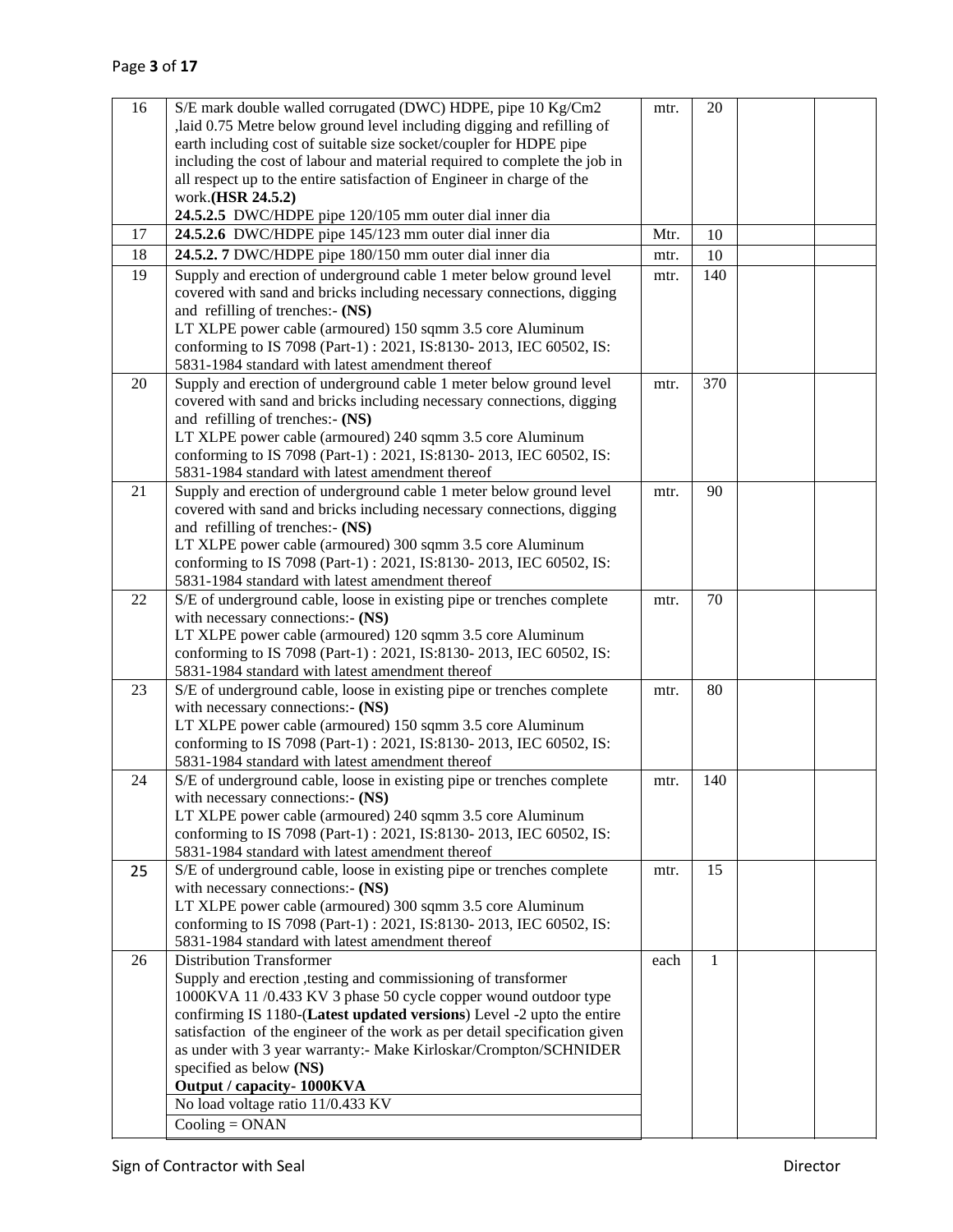| Type of Tap Changer-Off load Off circuit                                        |  |  |
|---------------------------------------------------------------------------------|--|--|
| Offload tap change range of $+3\%$ to $-6\%$ in steps of 3% earch with a        |  |  |
| locking device.                                                                 |  |  |
| Vector Group-Dyn11                                                              |  |  |
| The temperature rise shall not exceed the limits of $40^{\circ}$ C (measured by |  |  |
| resistance) for transformer winding and 35° C (measured by                      |  |  |
| thermometer) in top oil above the ambient temperature when tested in            |  |  |
| accordance with relevant IS. The limits of temperature rise mentioned           |  |  |
| above will have to be satisfied by the manufacturer by carrying the Heat        |  |  |
| run test at the lowest negative tap by feeding losses corresponding to the      |  |  |
| rated current of the tap.                                                       |  |  |
| Paint Shade to IS 5 (Epoxy)                                                     |  |  |
| Rating & Diagram Plate with property of MAMC, Agroha, Make,                     |  |  |
| Guarantee period etc. On serial no plate.                                       |  |  |
| Earthing terminal- 2 No.                                                        |  |  |
| Lifting $lugs = 4 NO$                                                           |  |  |
| Air release hole with plug                                                      |  |  |
| Dehydrating Silika gel breather                                                 |  |  |
| Prismatic oil level gauge                                                       |  |  |
| Oil filing hole with plug on CONSERVATOR TANK                                   |  |  |
| Oil conservator with drain plug                                                 |  |  |
| Themometer pocket                                                               |  |  |
| Jacking lugs                                                                    |  |  |
| Bottam drain cum filter valve                                                   |  |  |
| Top filter valves                                                               |  |  |
| 4 Nos. Bi-Directional rollers                                                   |  |  |
| Pressure relief device                                                          |  |  |
| Dial type oil temp. Indicator with max. indicating pointer                      |  |  |
| First filling of transformer oil confirming to IS: 335                          |  |  |
| WTI with alarm & trip                                                           |  |  |
| Weather proof (IP:55 enclosure) marshaling box and accessories                  |  |  |
| Dial type winding temp. indicator (WTI) with contacts                           |  |  |
| Dail type oil temp. indicator (OTI) with contacts                               |  |  |
| Buchholz relay with alarm & trip                                                |  |  |
| Shutt off valves for buchholz relay                                             |  |  |
| Magnetic oil level gauge                                                        |  |  |
| Radiators- detachable (for ratings 1000KVA)                                     |  |  |
| HV side: Outdoor type bushing /XLPE cable box/air insulated cable               |  |  |
| box                                                                             |  |  |
| LV side: Outdoor type bushing /XLPE cable box/air insulated cable box           |  |  |
| Loads losses @50% loading (IS 1180 L-3)- 2790watt                               |  |  |
| Loads losses @100% loading (IS 1180 L-3)- 7770 watt                             |  |  |
| Impedance the recommended percentage impedance is 5% with                       |  |  |
| tolerance as per IS-2026                                                        |  |  |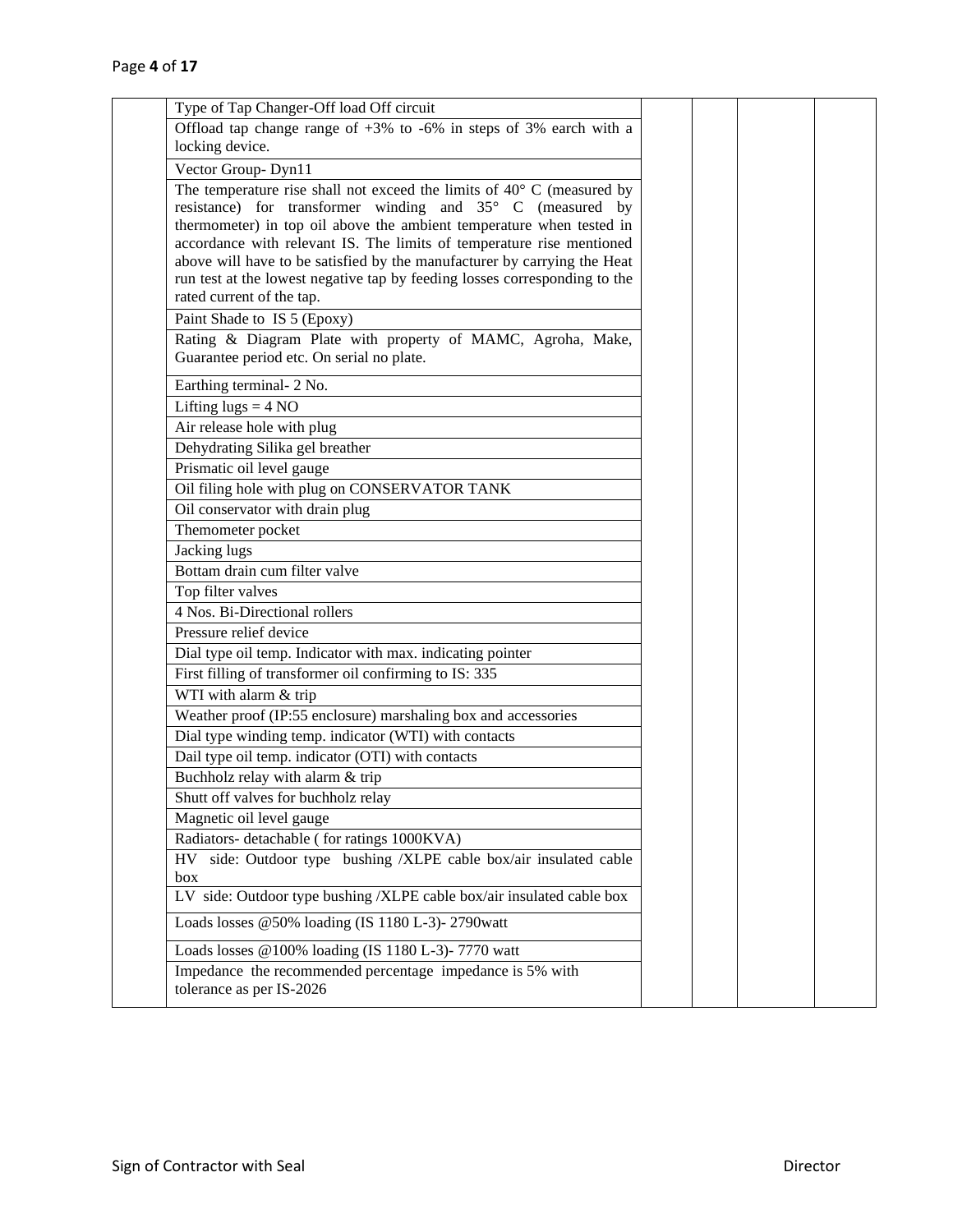| 27 | LT POWER FACTOR PANEL:-                                                                                                                      | each       | 1   |  |
|----|----------------------------------------------------------------------------------------------------------------------------------------------|------------|-----|--|
|    | Supply, installation, testing & commissioning of cubical type panel dust                                                                     |            |     |  |
|    | & vermin proof. free standing floor mounting made out of 2MM thick                                                                           |            |     |  |
|    | CRCA sheet with 75mmx40mmx6mm channel iron base frame painted                                                                                |            |     |  |
|    | with stove enameled power coated paint L.T. automatic power factor                                                                           |            |     |  |
|    | control panel 360 KVAR capacity suitable for automatic operation &                                                                           |            |     |  |
|    | control of power factor within the set limits suitable for operation on 3                                                                    |            |     |  |
|    | phase 4 wire 50 Hz 400/440 volt s A.C. supply. Including the cost of                                                                         |            |     |  |
|    | following items. (NS)                                                                                                                        |            |     |  |
|    | 1 No. automatic power factor control relay of EE Co./ L.& T. make.                                                                           |            |     |  |
|    | Power factor digital meter of AE/L&T make.                                                                                                   |            |     |  |
|    | Incomer 800 amp. Triple pole molded case circuit breaker 50KA Make-<br>L&T, Havells, INDO-ASIAN                                              |            |     |  |
|    | A set of LED lamps (3 Nos.) phase indicating lamp of L & T make.                                                                             |            |     |  |
|    | Iron clad bus bar chamber suitable for 800 amp. 440 volts having 4 No.                                                                       |            |     |  |
|    | copper bus bar of cross section 50 mm x 10mm duly tinned and insulated<br>with PVC sleeves.                                                  |            |     |  |
|    | Connection from incomer moulded case circuit breaker to bus bar by                                                                           |            |     |  |
|    | means of solid copper strip of requisite capacity duly tinned $\&$ insulated                                                                 |            |     |  |
|    | with PVC sleeving.                                                                                                                           |            |     |  |
|    | 3 phase dry capacitor of simens /Neptune make (totaled 360 KVAR)<br>matching from 2 KVAR to 25 KVAR                                          |            |     |  |
|    | Required capacity 3 phase . Contactor independent for each capacitor<br>of L&T /Siemens / INDO-ASIAN make                                    |            |     |  |
|    | Required capacity 3 Pole MCB independent for each contactor Make-<br>L&T/Schneider / INDO -ASIAN                                             |            |     |  |
|    | indication LED Lamps 220 volts for ON indicator of respective<br>capacitor of L&T make                                                       |            |     |  |
|    | push button ON/Off manual operation respective of L&T make                                                                                   |            |     |  |
|    | Earthing copper bus bar of cross section 32 mm x 5 mm duly tinned and                                                                        |            |     |  |
|    | insulated through the length of panel. The panel will be complete with all                                                                   |            |     |  |
|    | internal wiring with PVC copper wire, inter connection etc, in all respect                                                                   |            |     |  |
|    | with all labour and material require to complete the job in all respect                                                                      |            |     |  |
|    | including the cost of MCCB up to the entire satisfaction of the Engineer-                                                                    |            |     |  |
|    | in-charge of the work.                                                                                                                       |            |     |  |
| 28 | Supply and erection of outdoor type end termination jointing box heat                                                                        | each       | 1   |  |
|    | shrinkable type suitable for 95 Sqmm 3 core 11 K.V HT. XLPE cable                                                                            |            |     |  |
|    | with epoxy cast bushing including making necessary connection with all                                                                       |            |     |  |
|    | labour and material required to complete the job all in respect up to the                                                                    |            |     |  |
|    | entire satisfaction of the Engineer-in -charge of the work. Make:                                                                            |            |     |  |
|    | Denson/3M/ M -Seal (NS)                                                                                                                      |            | 22  |  |
| 29 | Supply and erection of fencing for safety precaution made out with the<br>help of 50mm x 50mm x6mm angle iron(The distance shall not be max. | <b>SQM</b> |     |  |
|    | 950mm Horizontal and 25mm Vertical between to angle ) , MS flat                                                                              |            |     |  |
|    | 50mm x 6mm , (The distance shall not be max 800 mm vertical between                                                                          |            |     |  |
|    | to flat) MS jali wire gauge 3.5 mm duly painted with red enameled paint                                                                      |            |     |  |
|    | i/c one coat of red oxide .The fencing angle shall be embedded in ground                                                                     |            |     |  |
|    | with C:C mixture at least 90 cm in ground level including all labour and                                                                     |            |     |  |
|    | material required to complete the job at site. (NS)                                                                                          |            |     |  |
| 30 | Supply and laying crushed stone aggregate 25 mm gauge around the                                                                             | cum        | 3.5 |  |
|    | $D/TF$ (NS)                                                                                                                                  | Mtr        |     |  |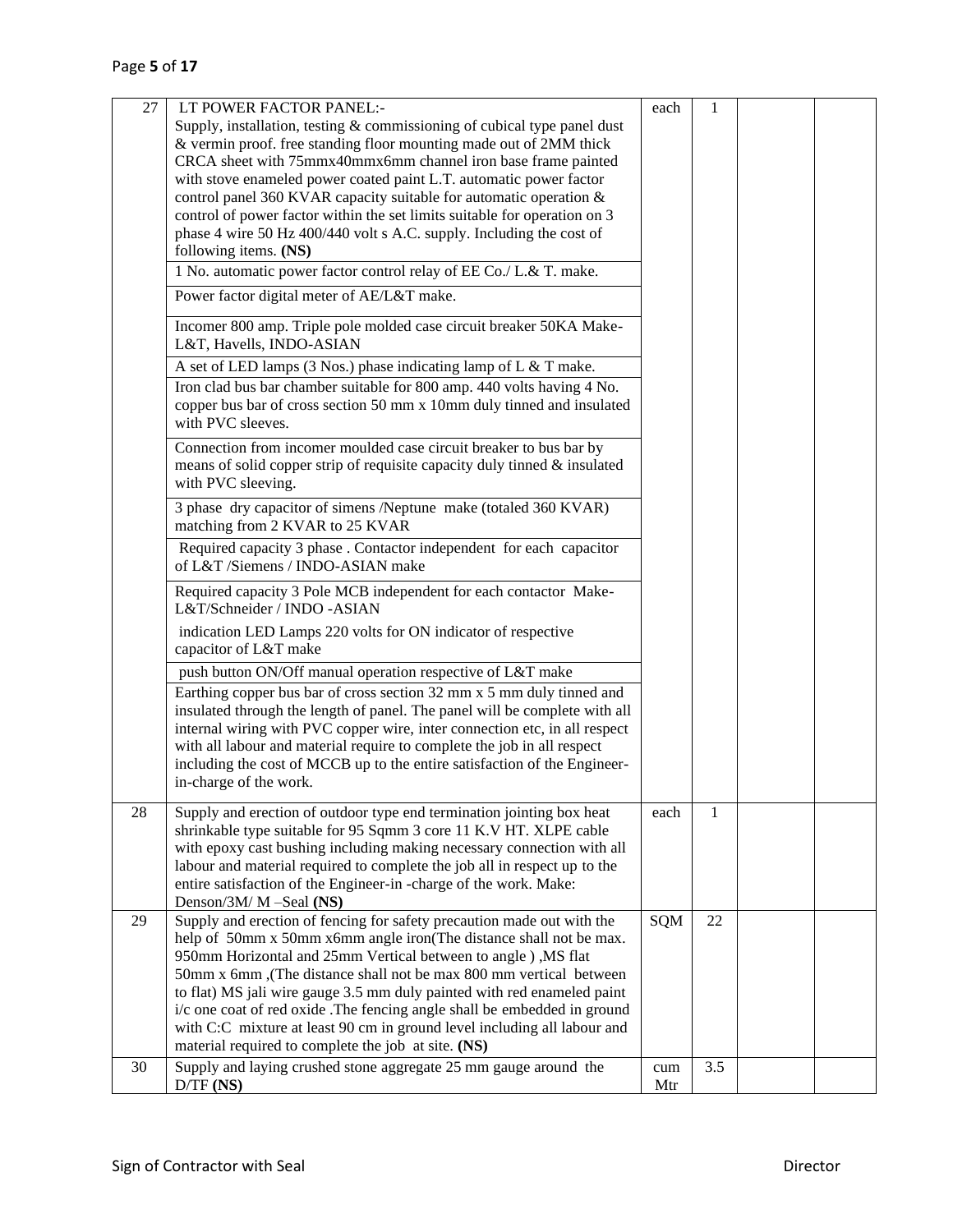| 31 | Supply, installation, testing and commissioning of ACB 1600 amp. 4<br>pole 50 KA of L&T C- POWER, SR18G MDO /HAVELLS/L&T /<br>INDO ASIAN make in existing panel microprocessor based with<br>L.S.I.G. protection manually draw out type manually operated complete<br>with under voltage trip $\&$ shunt-trip. ACB should have alarm for temp.<br>rise 75 centigrade with LED indication so that ACB self trip more than at<br>95 centigrade and ICS = ICU = ICW 100% for 1 Second. Suitable for<br>operation on 400/440 volts 3 phase, 4 wire 50Hz AC supply with 4 Nos<br>or 6 Nos (NC+No) auxiliary contacts and comprising of :- (NS) | No.  | 1 |  |
|----|-------------------------------------------------------------------------------------------------------------------------------------------------------------------------------------------------------------------------------------------------------------------------------------------------------------------------------------------------------------------------------------------------------------------------------------------------------------------------------------------------------------------------------------------------------------------------------------------------------------------------------------------|------|---|--|
|    | Hand Trip                                                                                                                                                                                                                                                                                                                                                                                                                                                                                                                                                                                                                                 |      |   |  |
|    | On and off indicator                                                                                                                                                                                                                                                                                                                                                                                                                                                                                                                                                                                                                      |      |   |  |
|    | Neutral link,                                                                                                                                                                                                                                                                                                                                                                                                                                                                                                                                                                                                                             |      |   |  |
|    | 1 Nos digital type ammeter 0-1600 amp. Size 96mm x 96mm A.E. make<br>/IMP make                                                                                                                                                                                                                                                                                                                                                                                                                                                                                                                                                            |      |   |  |
|    | 1 No. digital voltmeter 0-500 volts of size 96 x 96mm A.E. make /IMP<br>make                                                                                                                                                                                                                                                                                                                                                                                                                                                                                                                                                              |      |   |  |
|    | CT's of 15 VA burden $\&$ accuracy class 0.5 and having rating of 1600/5<br>amp A.E make                                                                                                                                                                                                                                                                                                                                                                                                                                                                                                                                                  |      |   |  |
|    | Indicating lamp, Red, Yellow, Blue $= 1$ Set                                                                                                                                                                                                                                                                                                                                                                                                                                                                                                                                                                                              |      |   |  |
|    | Connection: - connection with existing change over switch 1600 amp. 4<br>pole in existing panel with the existing bus- bar and cables.                                                                                                                                                                                                                                                                                                                                                                                                                                                                                                    |      |   |  |
| 32 | S/E, testing and commissioning of indoor cubical type, dust and vermin<br>proof LT panel free standing floor mounting made out of 16G. M.S.<br>sheet with channel size $50 \times 50 \times 6$ mm iron base frame painted with<br>strong synthetic light gray enamel paint suitable for operation on 3 phase<br>4 wire 50 cycles 400/440 volts A.C. supply including the cost of<br>following items (NS)<br><b>INCOMING:</b> Accommodating 1 no. On load change over switch 600                                                                                                                                                           | each | 1 |  |
|    | amps. four pole complete with suitable size of cable chamber to receive<br>incoming/outgoing cable in sheet steel cubical panel                                                                                                                                                                                                                                                                                                                                                                                                                                                                                                           |      |   |  |
|    | ON & OF indicator                                                                                                                                                                                                                                                                                                                                                                                                                                                                                                                                                                                                                         |      |   |  |
|    | Neutral Link                                                                                                                                                                                                                                                                                                                                                                                                                                                                                                                                                                                                                              |      |   |  |
|    | 96 sqm. Flush mounting AVF digital meter 0-600 amp., 0-500 volt<br>Make- AE/IMP/ L&T with control MCB and selector switch.                                                                                                                                                                                                                                                                                                                                                                                                                                                                                                                |      |   |  |
|    | A set of LED lamps (3 nos.) Phase indicating light.                                                                                                                                                                                                                                                                                                                                                                                                                                                                                                                                                                                       |      |   |  |
|    | 3 Nos. current transformer of AE /IMP /CONCARD make 15 VA burden<br>an accuracy class 'C' and having rating 600/5 amp. For Meter.                                                                                                                                                                                                                                                                                                                                                                                                                                                                                                         |      |   |  |
|    | Bus bars of capacity of 800 amps. 415 Volts with 4 copper bars<br>insulated with PVC sleeving suitable size of copper bars                                                                                                                                                                                                                                                                                                                                                                                                                                                                                                                |      |   |  |
|    | Solid copper connection of required capacity from MCCB to bus bars                                                                                                                                                                                                                                                                                                                                                                                                                                                                                                                                                                        |      |   |  |
|    | <b>INCOMMING/OUTGOING:</b> L.T panel should be having sufficient<br>space for accommodating the following switches/ M. C.C.B's including<br>the cost of the MCCB and metering system as required.                                                                                                                                                                                                                                                                                                                                                                                                                                         |      |   |  |
|    | 600 Amp. triple pole MCCB<br>50 KA<br>$=1$ No. incomer                                                                                                                                                                                                                                                                                                                                                                                                                                                                                                                                                                                    |      |   |  |
|    | 300 amp. Triple pole MCCB 35KA<br>$= 1$ nos. outgoing                                                                                                                                                                                                                                                                                                                                                                                                                                                                                                                                                                                     |      |   |  |
|    | 100 amp triple pole MCCB<br>$=$ 3 No. Outgoing<br>35KA                                                                                                                                                                                                                                                                                                                                                                                                                                                                                                                                                                                    |      |   |  |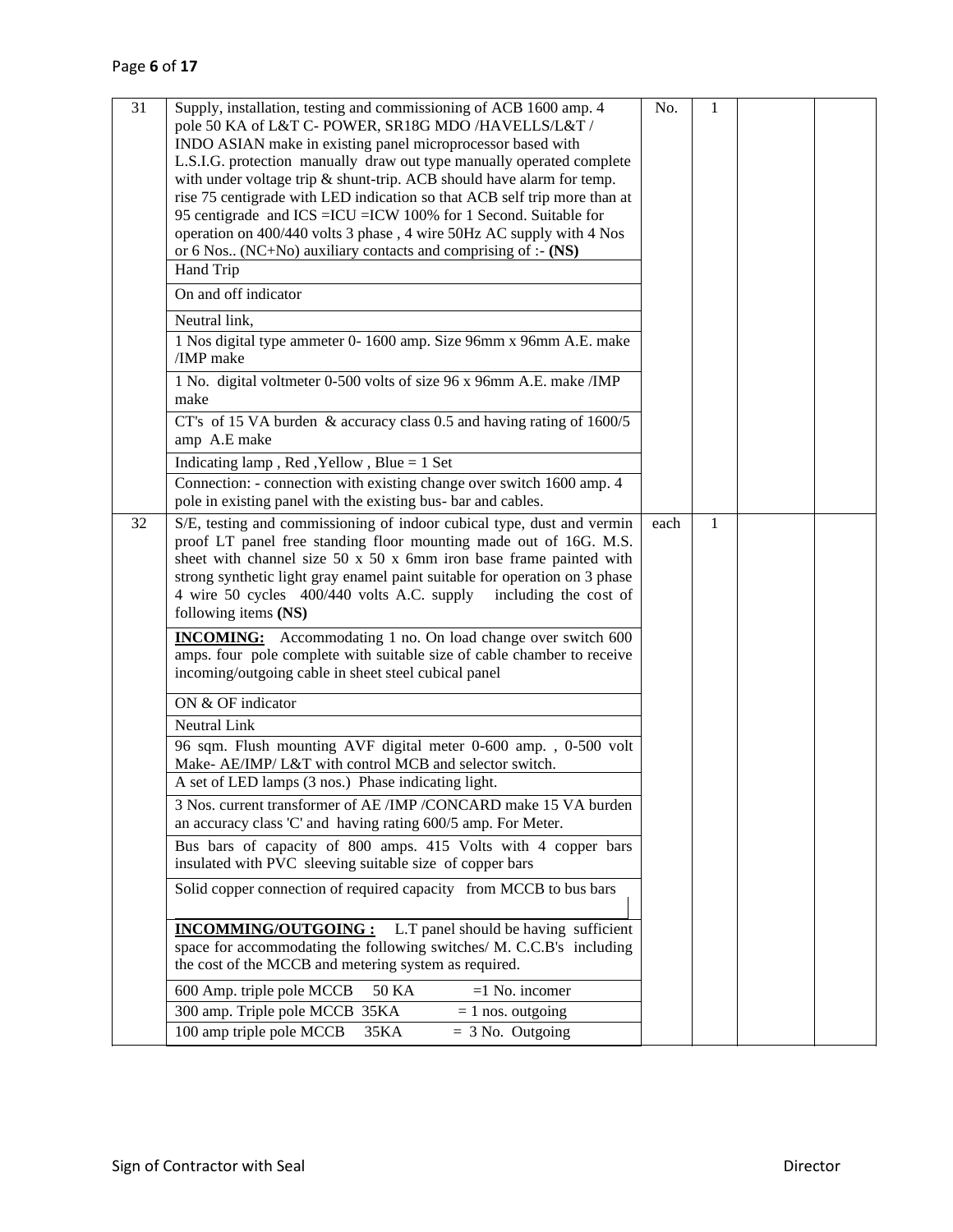|    | <b>CONNECTIONS</b> : - Solid copper connection of required capacity<br>Change over switch to incomer M.C.C.B., Incomer MCCB to bus bar<br>and from M.C.C.B. to outgoing cable having provision for connecting at<br>least eight cables including the cost of suitable size Al. Thimble., brass<br>cable glands                                                                                                                                                                                                                                                                                                           |      |   |  |
|----|--------------------------------------------------------------------------------------------------------------------------------------------------------------------------------------------------------------------------------------------------------------------------------------------------------------------------------------------------------------------------------------------------------------------------------------------------------------------------------------------------------------------------------------------------------------------------------------------------------------------------|------|---|--|
|    | The panel should be completed with all inter wiring with PVC copper<br>wire and testing etc. rotary handle in each MCCB to be provided.                                                                                                                                                                                                                                                                                                                                                                                                                                                                                  |      |   |  |
| 33 | S/E, testing and commissioning of indoor cubical type, dust and vermin<br>proof LT panel free standing floor mounting made out of 16G. M.S.<br>sheet with channel size $50 \times 50 \times 6$ mm iron base frame painted with<br>strong synthetic light gray enamel paint suitable for operation on 3 phase<br>4 wire 50 cycles 400/440 volts A.C. supply<br>including the cost of<br>following items (NS)<br><b>INCOMING:</b> Accommodating 1 no. ON load change over switch of<br>300 amp. Four pole complete with suitable size of cable chamber to<br>receive incoming/outgoing cable in sheet steel cubical panel. | each | 1 |  |
|    | ON & OF indicator                                                                                                                                                                                                                                                                                                                                                                                                                                                                                                                                                                                                        |      |   |  |
|    | <b>Neutral Link</b>                                                                                                                                                                                                                                                                                                                                                                                                                                                                                                                                                                                                      |      |   |  |
|    | 96 sqm. Flush mounting AVF digital meter 0-300amp., 0-500 volt<br>Make- AE/IMP/L&T with control MCB and selector switch.                                                                                                                                                                                                                                                                                                                                                                                                                                                                                                 |      |   |  |
|    | A set of LED lamps (3 nos.) Phase indicating light.                                                                                                                                                                                                                                                                                                                                                                                                                                                                                                                                                                      |      |   |  |
|    | 3 Nos. current transformer of AE /IMP/concord make 15 VA burden an<br>accuracy class 'C' and having rating 300/5 amp. For Meter.                                                                                                                                                                                                                                                                                                                                                                                                                                                                                         |      |   |  |
|    | Bus bars of capacity of 400 amps. 415 Volts with 4 copper bars<br>insulated with PVC sleeving size of copper bars 40mm x 5mm.                                                                                                                                                                                                                                                                                                                                                                                                                                                                                            |      |   |  |
|    | Solid copper connection of required capacity from MCCB to bus bars.                                                                                                                                                                                                                                                                                                                                                                                                                                                                                                                                                      |      |   |  |
|    | INCOMMING/OUTGOING:<br>L.T panel should be having sufficient<br>space for accommodating the following switches/ M. C.C.B's including<br>the cost of the MCCB and metering system as required.                                                                                                                                                                                                                                                                                                                                                                                                                            |      |   |  |
|    | 300 amp. Triple pole MCCB 35KA<br>$= 1$ nos. incomer                                                                                                                                                                                                                                                                                                                                                                                                                                                                                                                                                                     |      |   |  |
|    | 100 amp. Triple pole MCCB 35 KA<br>$=$ 3 nos. Outgoing                                                                                                                                                                                                                                                                                                                                                                                                                                                                                                                                                                   |      |   |  |
|    | <b>CONNECTIONS</b> : - Solid copper bus bar connection of required<br>capacity change over to incomer MCCB, incomer MCCB to bus bar., bus<br>bar to outgoing MCCB and M.C.C.B. to outgoing cable having<br>provision for connecting at least six cables including the cost of suitable<br>size Al. Thimble., brass cable gland.                                                                                                                                                                                                                                                                                          |      |   |  |
|    | The panel should be completed with all inter wiring with PVC copper<br>wire and testing etc. rotary handle in each MCCB to be provided.                                                                                                                                                                                                                                                                                                                                                                                                                                                                                  |      |   |  |

### **Note: Rate to be quoted including all taxes.**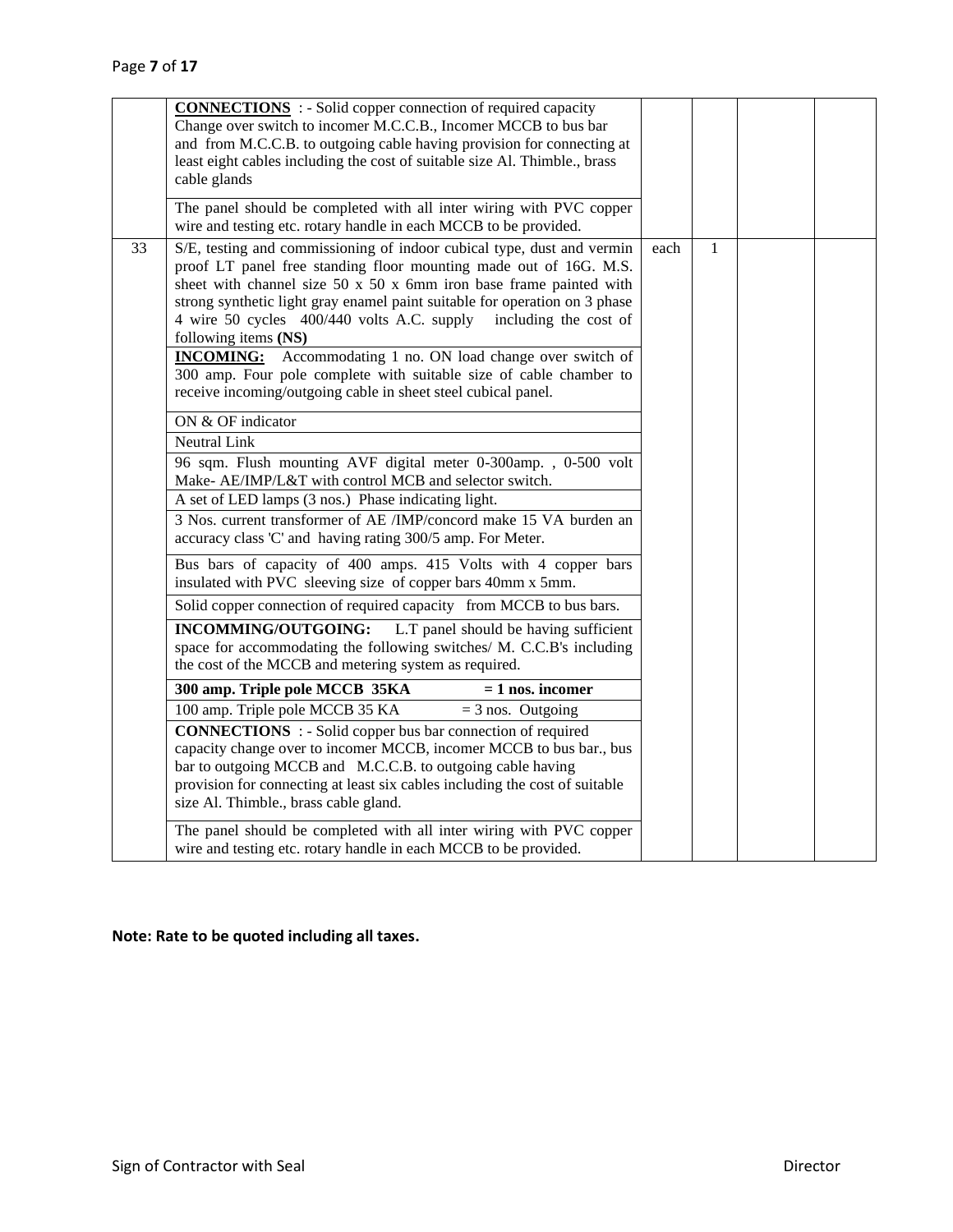#### **ANNEXURE-B**

#### **General Terms & Conditions**

- 1. The e-tender is invited for Supply, Engineering, Installation, Testing & Commissioning of augmentation 500KVA D/TF with 1000KVA and allied materials at MAMC, Agroha. The tender documents can be downloaded from the Institute website [www.mamc.edu.in](http://www.mamc.edu.in/).
- 2. Qualification of the Bidder:-
- 2.1 All bidders shall provide the Qualification Information, Forms of Bid and the affidavits / Undertakings. The scanned copy of affidavit shall have to be submitted in technical bid and on Completion of Technical Evaluation the original affidavit should be submitted by the bidders. The Affidavit in original shall form part of the agreement.
- 2.2 All bidders shall provide following information and documents with their bids:
	- a) Copies of original documents defining the constitution or legal status, place of registration, and principal place of business, written power of attorney of the signatory of the Bid to commit the Bidder.
	- b) Total monetary value of similar nature work performed during each of the last three years.
	- c) Experience in works of similar nature and size for each of the last three years and details of work underway or contractually committed, and clients who may be contacted for further information on these contracts.
	- d) Reports on the financial standing of Bidder, such as profit and loss statements / auditor's reports for the past three years.
- 2.3 Bids from Joint ventures are not acceptable.
- 2.4 Qualification Criteria:- To qualify for award of the contract, each bidder in its name should have in the last three years as referred:
	- **a)** Average Annual financial turnover during the last 3 years, ending 31st March of the previous financial year, should be at least equal to the estimated cost.
	- **b**) Experience of having at least one similar completed work in last three years costing not less than estimated cost.

Following shall be applicable to the above:-

- a) Cost of work shall mean gross value of the completed work including the cost of materials supplied by the Govt. / Client, but excluding those supplied free of cost. This should be certified by an officer not below the rank of Executive Engineer/ Project Manager or equivalent (calculated on the basis of 8% value added compounded per year).
- b) The applicant should have minimum Average Annual financial turnover during the last 3 years, ending  $31<sup>st</sup>$  March of the previous financial year, should be at least equal to the estimated cost. This should be duly audited by a Chartered Accountant.
- 2.5 Sub-contractors' experience and resources shall not be taken into account in determining the Bidder's compliance with the qualifying criteria.
- 2.6 Even though the bidder met the above qualifying criteria, they are subject to be disqualified if they have:
	- Made misleading or false representations in the forms, statements and attachments submitted in proof of the qualification requirements; and/or.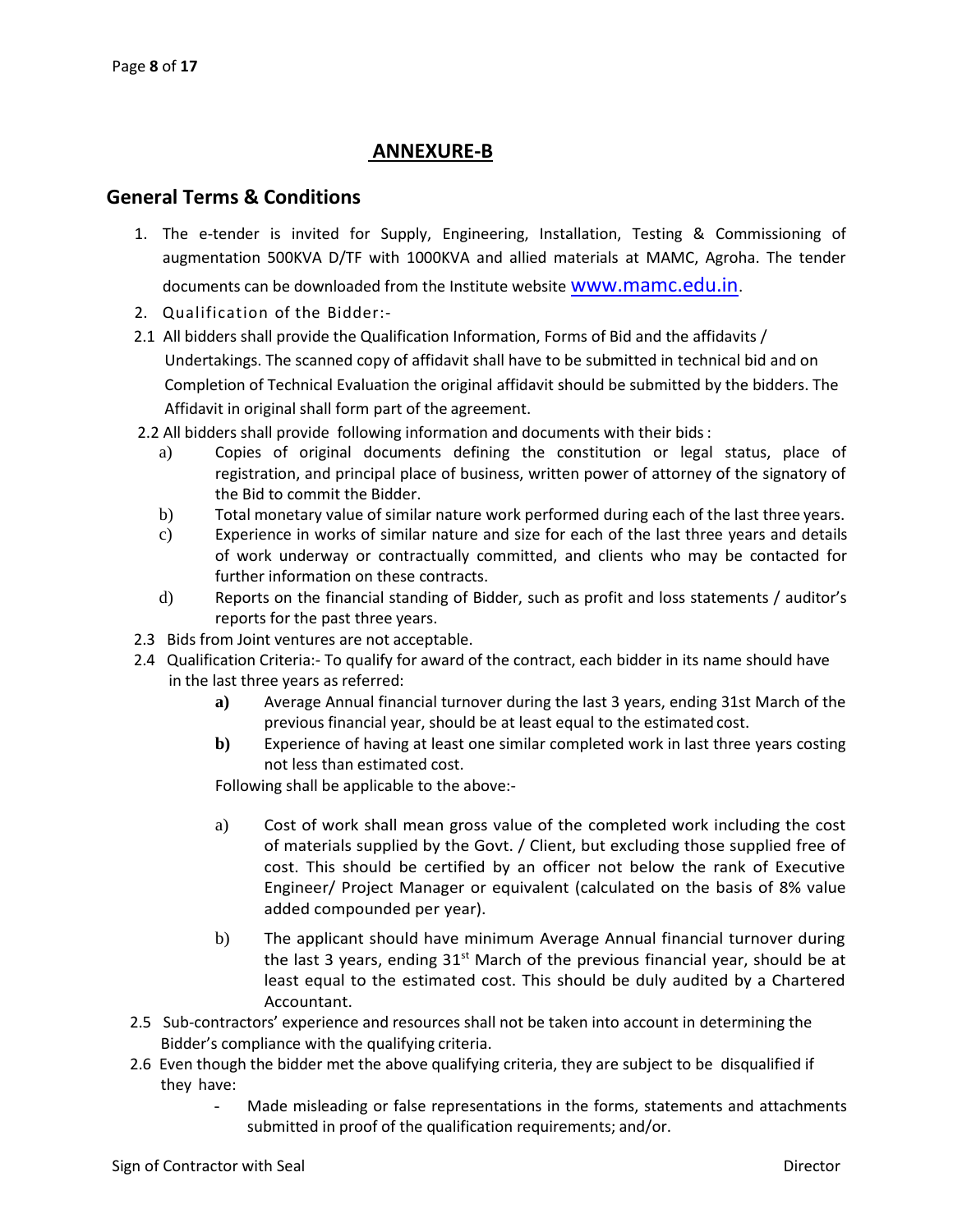- Record of poor performance such as abandoning the works, not properly completing the contract, inordinate delays in completion, litigation history, or financial failures, poor quality work etc.
- Participated in the previous bidding for the same work and had quoted unreasonably high bid prices and could not furnish rational justification to the employer.

 The bidder who had abandoned the work or his contract was rescinded or was terminated due to non completion of work/ or any other default on the part of the contractor in any contracts during last three years, shall be considered as non performer and no work will be allotted to him. No specific order for debarment shall be needed for this purpose.

- 3. The application for tenders must be accompanied with the copy of GST & PAN Numbers, valid copy of Empanelled with Govt.
- 4. The Contractor should have registered with ESIC & Labour department as Contractor. He will be fully responsible for any mishappening with the manpower.
- 5. The tender must be accompanied with the Earnest Money in a separate envelope in the shape of Bank Draft in favor of Director, M.A.M.C., Agroha (Hisar). Tender without Earnest Money will not be considered and will be rejected out rightly.
- 6. The DNIT, Terms & Conditions is available at official website of MAMC, Agroha i.e. [www.mamc.edu.in.](http://www.mamc.edu.in/)
- 7. The Director, MAMC, Agroha reserves the right to reject the tenders without assigning any reason and no claim on this account will be accepted.
- 8. The 10% Security, GST, T.D.S., Labour Cess as per Govt. rules charged by Govt. from time to time and 0.5% Water charges if used and Electricity charges as per actual Metered consumption shall be paid by the Contractor / recovered from each running bills. The 10% security may be got released by the Contractor after 90 days of defect free completion of work including, testing, commissioning and clearance by Engineer-In-charge on furnishing of 3% security in the shape of performance Bank guarantee. The security so deducted will be refunded after completion of warranty period subject to good performance of the equipment. No interest will be paid on the security so deposited.
- 9. Conditional tenders and tender without Earnest Money will be rejected.
- 10. In case of dispute between Contractor and the Institute, the arbitrator will be appointed by MAMC, Agroha, whose decision will be final and binding on both the parties.
- 11. The jurisdiction for all dispute related to this tender will be Court, Hisar.
- 12. If the date of opening of tender happens to be holiday, the tender will be opened on the next working day at the same times as already specified.
- 13. All the works are to be carried out as per Haryana PWD Specifications/as per instructions of consultant / Engineer-in-Charge at site.
- 14. Black listed Contractors/partners/proprietor will not be allowed to participate in Tenders (Affidavit is to be given by the Contractor/partner/proprietor in regard with no blacklisting/any litigation).
- 15. The specific rates for non-schedule items must be quoted in words and figures.
- 16. Taxes whatsoever may be paid on materials in respect of this contract and service tax shall be payable by the contractor. MAMC, Agroha (Hisar) will not entertain any claim on this account.
- 17. The interested tenders are requested to visit the site at M.A.M.C., Agroha during office hours i.e.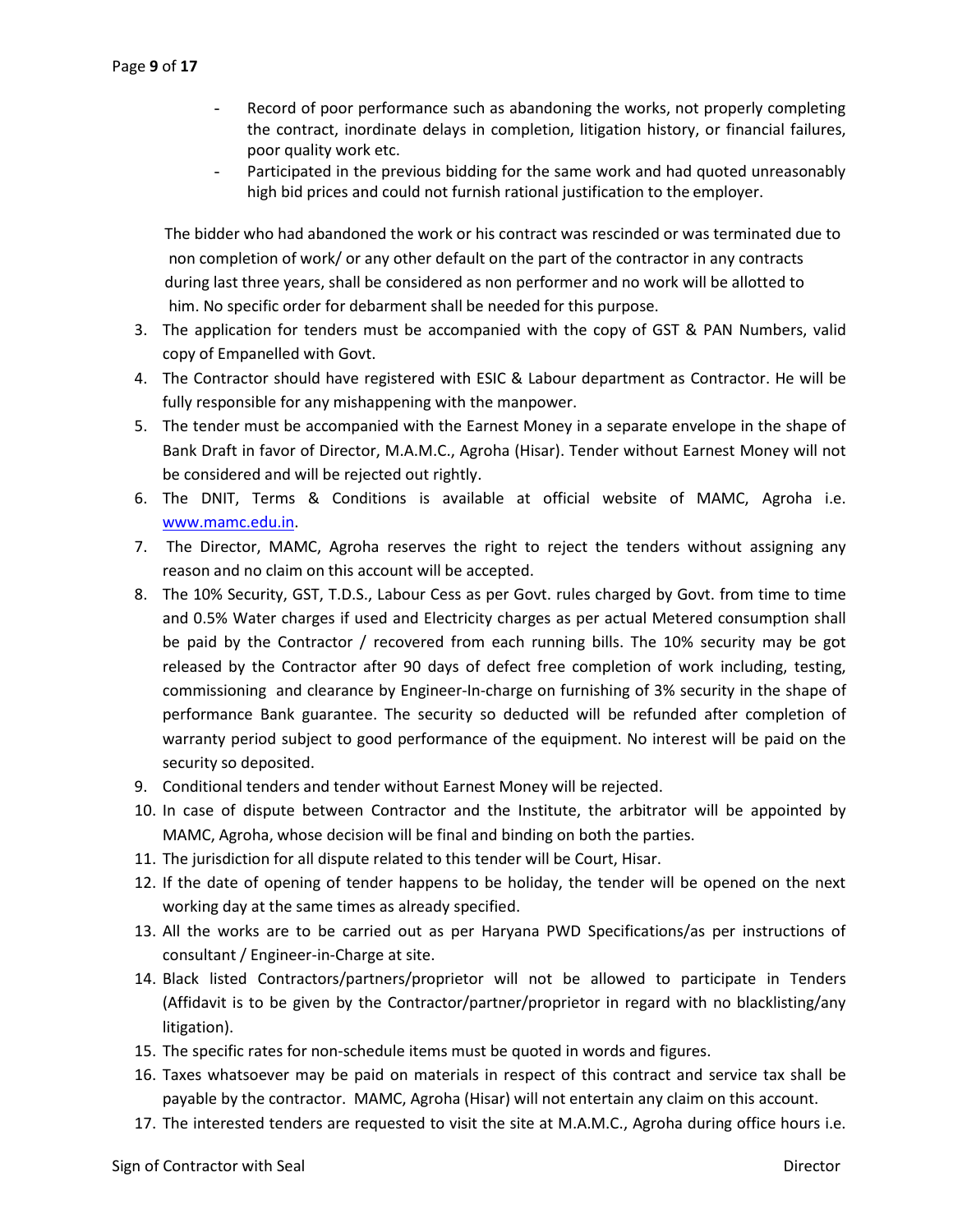up to 3:00 p.m. on any working day to have all information they want to collect and also to have on the spot assessment /clarifications. However the visit will be at their own cost and department will not bear any expenditure on this account.

- 18. All other terms & conditions are as per DNIT and successful contractor will have to make an agreement with MAMC regarding the work before start of work.
- 19. The Contractor / Agency should submit an Affidavit that the firm has not been debarred /black listed by any Govt. Department / Autonomous body / society.
- 20. Work will be completed in 120 days (the completion schedule will be 120 days from the issue of work order).
- 21. In case of Non completion of work within the stipulated time, a penalty equaling 10% of the cost of work shall be levied upon the contractor.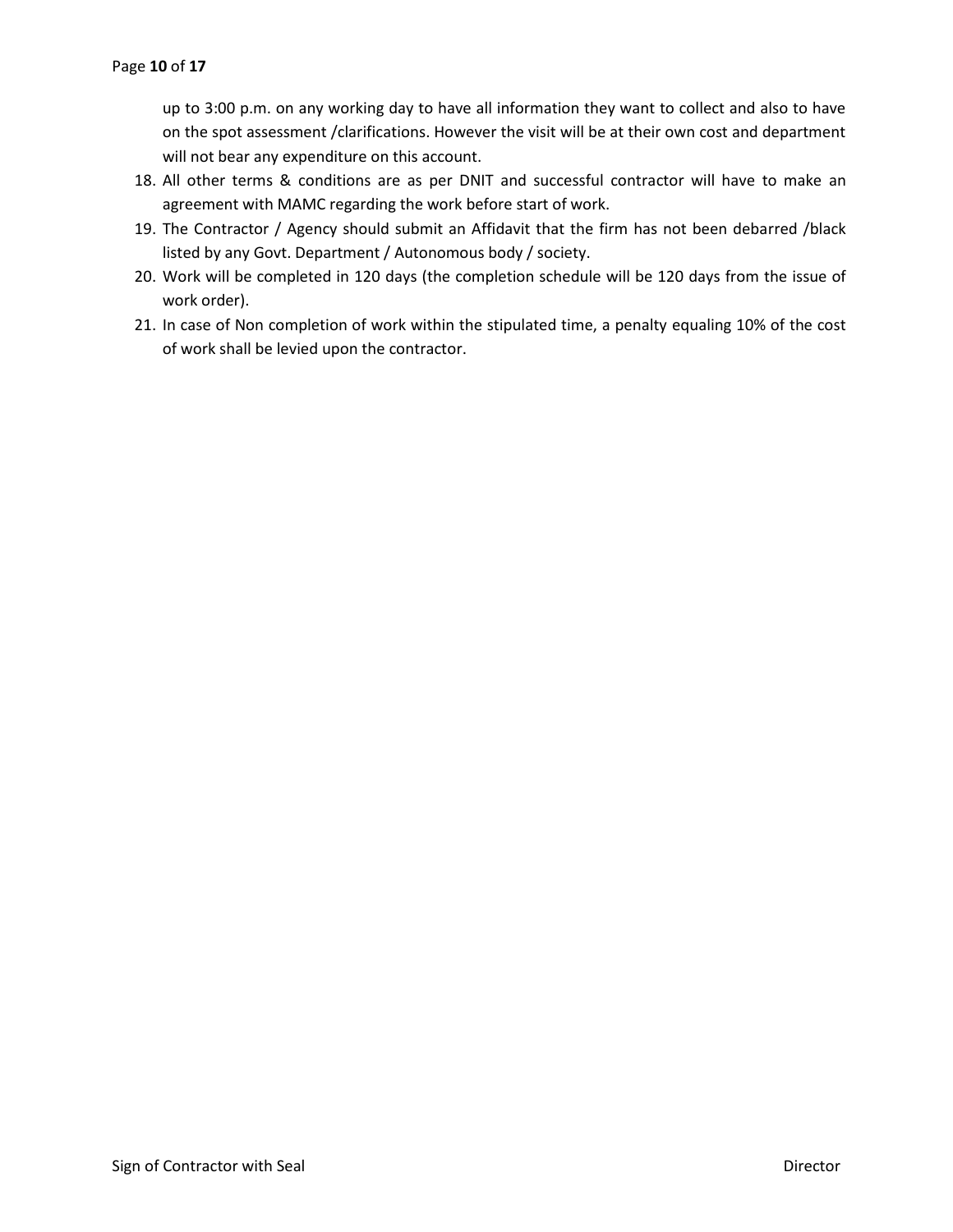### **ANNEXURE - C**

### **INSTRUCTIONS TO BIDDERS**

- 1. The scope of work shall consist of cost of all material, labour tools and plants, water and electricity bill etc., engineering, supervision, Installation, calibration, adjustment as required for commissioning of the equipment. The term complete installation shall means, not only major items of the plant and the equipments covered by the specifications, but also incidental sundry components necessary for complete execution and satisfactory performance of installation with all labour charges, whether or not specifically mentioned in the tender documents which shall be provided by the contractor at no extra cost.
- 2. Noting shall be paid for the damage by rain, floods or any other act of God.
- 3. The whole work shall be carried out strictly in accordance with Haryana PWD Specifications 1990 with up to date amendment/correction slips up to entire satisfaction of the Engineer-incharge.
- 4. Nothing shall be paid for unforeseen delays on account of non-availability of any kind of material drawing or design.
- 5. The contractor shall provide suitable measuring arrangement at site for various articles brought by him.
- 6. In this contract schedule of rates, only essential portion of items have been written but it will deem to cover the entire items fully described in Haryana Common Schedule of rates.
- 7. No claim will be entertained from the contractor in case of any mistake in description, rates or unit occurs in any of the items taken in this schedule while composing this on account of typing or comparison and over –sighting. If there is any mistake, the same shall be rectifiable at any stage as per Haryana common Schedule of rates.
- 8. Approximate quantities have been given in the contract schedule of rates and these may very at the time of actual execution of the work. The payment will however be made according to the actual work done by the contractor.
- 9. The amount of work can be increased or decreased as per requirement of site and contractor will have no claim on this account.
- 10. The items given in the contract schedule of rates can be changed by the Engineer-in –charge and its execution will be binding on the contractor.
- 11. In the event of any extra or additional work being carried out under orders in writing of the Engineer-in-charge of the work in connection with any type of work the same shall be measured as laid down in the respective schedule of H.S.R. 2021, any amendment thereof.
- 12. No claim on account of fluctuation in prices due to any reasons whatsoever will be considered.
- 13. The department reserves the option to take away any items of the work or any part thereof at any time during the currency of the contract and re-allot it to another contractor with due notice to the contractor without liability of compensation.
- 14. The successful contractor shall have to sign an affidavit to the effect that he has no relation or connection with the firm/contractor blacklisted by Govt. of Haryana /Govt. of India from time to time.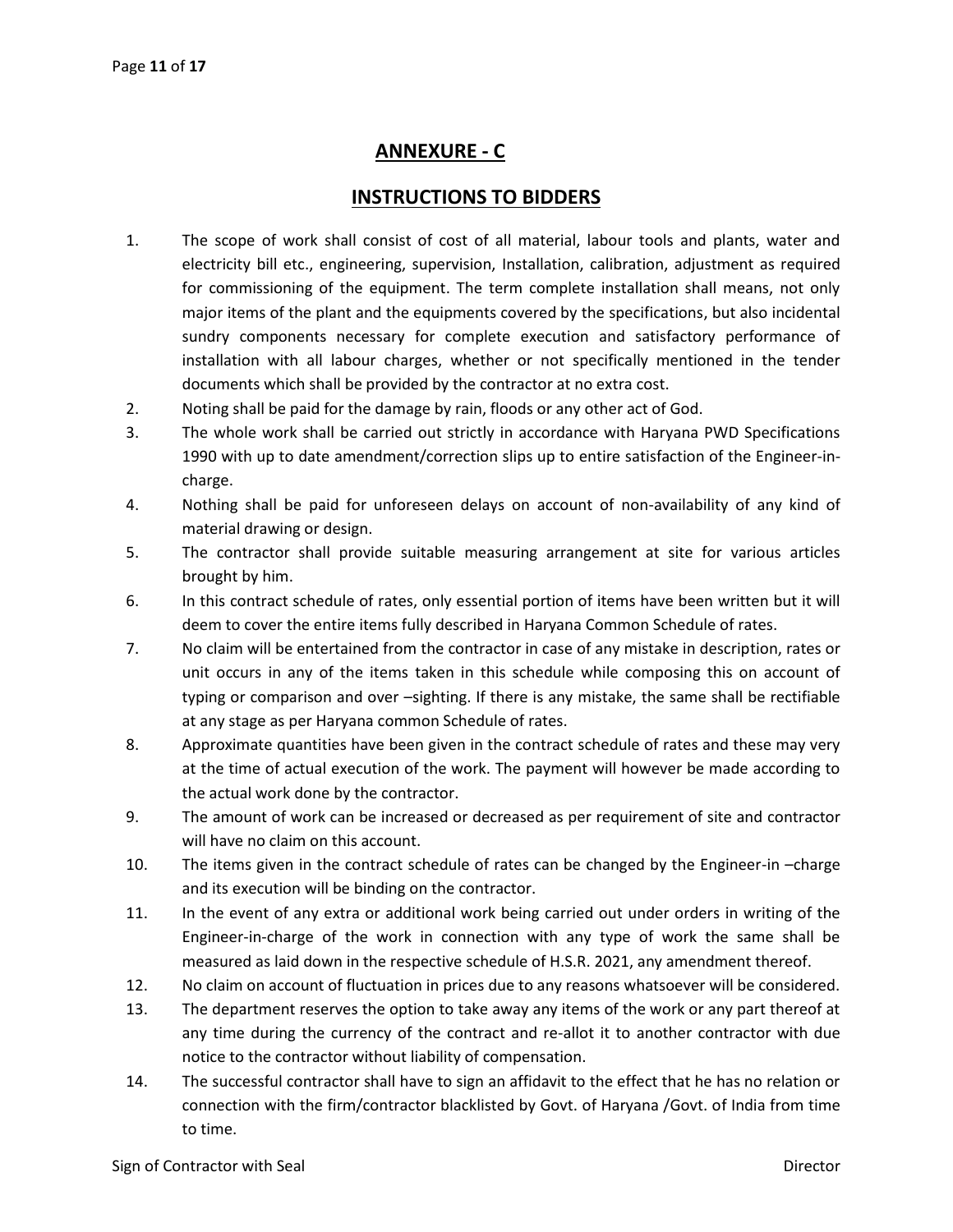- 15. Any item of work not provided in the contract schedule of rates, if required to be executed will be paid as per Haryana schedule of rates 2021.
- 16. Before energizing the system for any type of electric installation the following tests /certificate should be given by the contractor:
	- a. Earth resistance test.
	- b. Insulation test.
	- c. Polarity test.
	- d. CEI inspection/test (where ever mandatory required)
- 17. All cable connections with main switches and MCCB shall be through dowel or any other reputed make tinned copper/Al lugs/thimbles duly crimping tools & earthing connection be also made solidly.
- 18. All recess chases and holes made for wiring or other purpose shall be filled up properly and wholly and brought to its original finish to the satisfaction of the Engineer-in-charge.
- 19. The route, diagram in duplicates on suitable size of tracing cloth for cables/installation made shall have to be supplied immediately after completion of work.
- 20. The contractor has to strictly follow the fair wages clause.
- 21. The Contractor must have valid license from the Chief Electrical Inspector, Govt. Of Haryana.
- 22. The contractor shall be required to give the insulation test certificate applicable type test as per latest IS /specification and routine test conducted by the manufacturer of all materials like PVC underground cable, transformer, panels and allied materials involved in the scope of work.
- 23. The tests should be conducted in the presence of the representatives of M.A.M.C. deputed by Director/ Engineer-in-charge.
- 24. The items/materials brought at site of work should be ISI marked/specified make and as per the list approved appended in the DNIT. In case there in any dispute regarding its quality then the same will be got checked from any approved laboratory at his own cost by the contractor within 10 days from the date of order given by the Engineer-in-charge in writing.
- 25. Recovery of Income Tax, GST, Electricity charges & security etc. will be made from the contractor in running /final bill on the gross amount as per instructions of Govt.
- 26. Analysis of rates for non schedule item i.e. items which are not provided in the schedule of rates, shall be based on the rates of materials and wages of labour provided in the HSR – 2021/minimum wages act in case such rates of materials and wages of labour not mentioned in HSR- 2021, but involved in the non – schedule items, the rate should be determined as per actual lowest market rates at the time of execution of work. The contractor shall be required to provide in original such voucher which shall be subject to verification by the Engineer – in – charge, if deemed necessary. The rates for non-schedule items shall be computed on the basis of voucher rate plus contractor profit of 10% and approved by the competent authority.
- 27. All M.S. parts /accessories (except of earthling work) to be installed for overhead /underground works are required be galvanized/ powder painted with approved color as desired by Engineer-in-charge after due primer coal. This work is essential irrespective of items issued by the Department or otherwise.
- 28. Contractor shall comply with the provision of Apprentice Act 1961 and the rules and order issued there under from time to time and if he fails to do so his failure will be breach of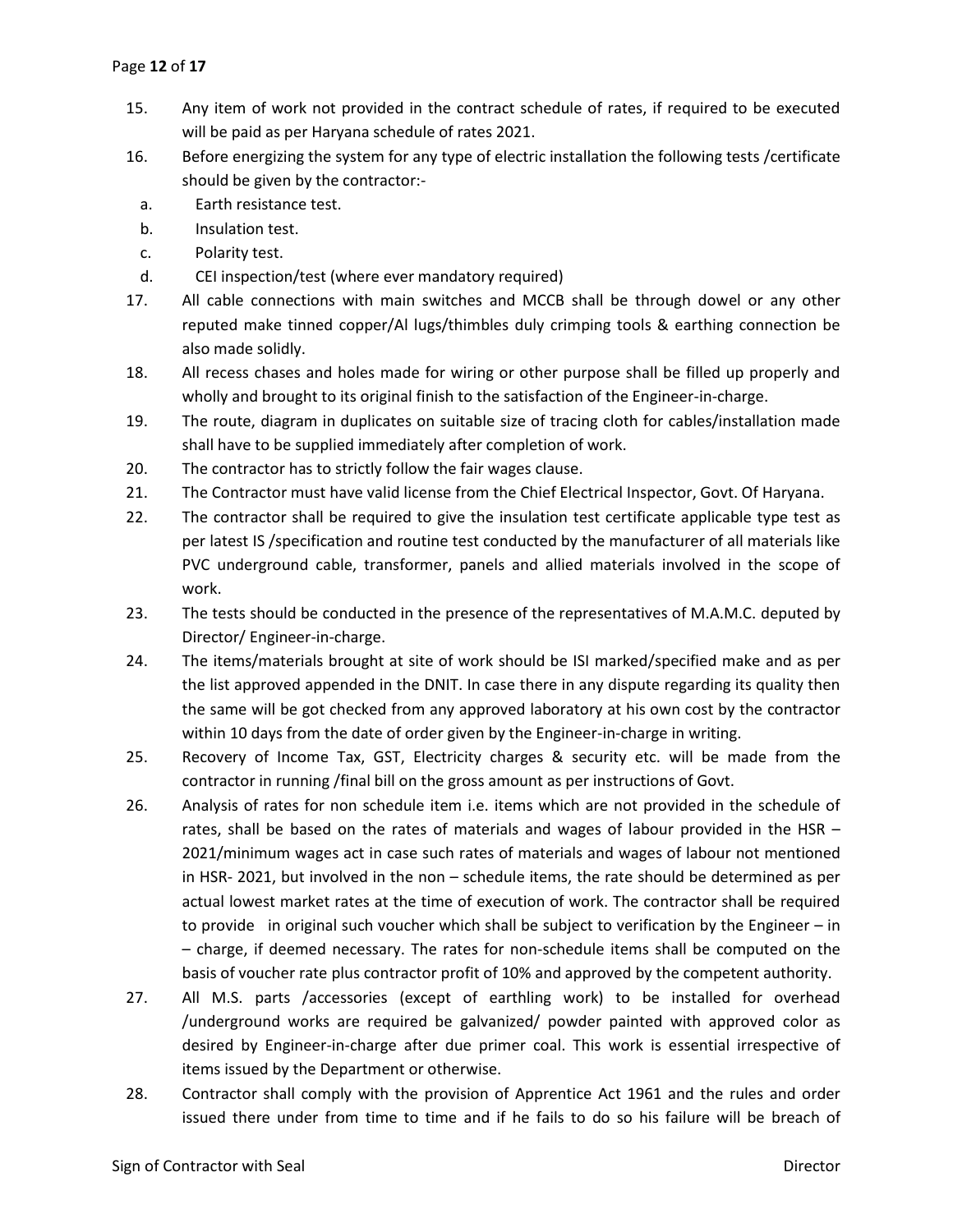contact. The Engineer-in – charge may at his discretion cancel the contract shall also be liable to peculiar liabilities arising on A/c of violation of provision of act by him.

- 29. Transformer, H.T/L.T. Panel, cables and Electrical items shall be got inspected /approved by the Engineer-in-charge or his authorized representative before installation at site. Inspecting authority /approving Authority may get test/inspect the above item at the works of manufactures firm on the cost of the Contractor i.e. pre-dispatch inspection.
- 30. Contractor shall be responsible for getting the electrical installation inspected from Chief Electrical Inspector, Haryana/ Pollution Control Board, Haryana, wherever applicable and he will also make necessary payment of fees for this purpose MAMC will however render necessary assistance to the contractor in this regard.
- 31. All testing charges of various equipments if required by any electricity authorities/ Pollution Control Board shall be borne by the contractor.
- 32. The contractor shall submit original manufacturer test reports, type test, routine test as per applicable IS in respect of Transformer, HT/LT panel, cable and major materials.
- 33. After completion of the work, a complete drawing showing connections to the various equipments is to be prepared by the contractor and to be submitted to the department along with the final bill of the work.
- 34. The contractor shall not be entitled for any payment on account of work done by him till he signs the contract agreement.
- 35. MAMC is not responsible for arranging any material whatsoever and contractor will have to complete the work within time. Non – availability of material OR delay in consignment will not be entertained to as an excuse for extension for time for completion of work except any force majeure.
- 36. If any make of the items is not specified /miss-specified, any ambiguity or inconsistency that can be clarified from the Engineer-in-charge of the work and the decision of the Engineer will be final.
- 37. The tender shall remain valid for 90 days from the date of opening with the issue of allotment letter to the contractor within the validity period, the contractor agreement will stand concluded even without signing of the contract agreement .In case the contractor fails to commence the work, his earnest money will be forfeited and action under clause 2 &3 will also be taken against him. In case the contractor withdraws or amend his offer before allotment letter his earnest money will be forfeit. He will also be liable to be debarred /black listed in both the cases.
- 38. Tender quotations which are dependent upon the quotations of other tender shall be summarily rejected.
- 39. The actual quantities of the work completed successfully and accepted shall be paid.
- 40. AUTHORITY OF THE PERSON SIGNING THE CONTRACT ON BEHALF OF THESUPPLIER:-The person who has signed these Tender papers (including the terms and conditions) has got authority to sign on behalf of the supplier. It is discovered at any time that the person so signing had no authority to do so, the purchaser without prejudice to any other right or remedy available to him may, cancel the contract and hold such person liable to the purchaser for all costs and damages arising from the cancellation of the contract including any loss which the purchaser may sustain on account of such purchase.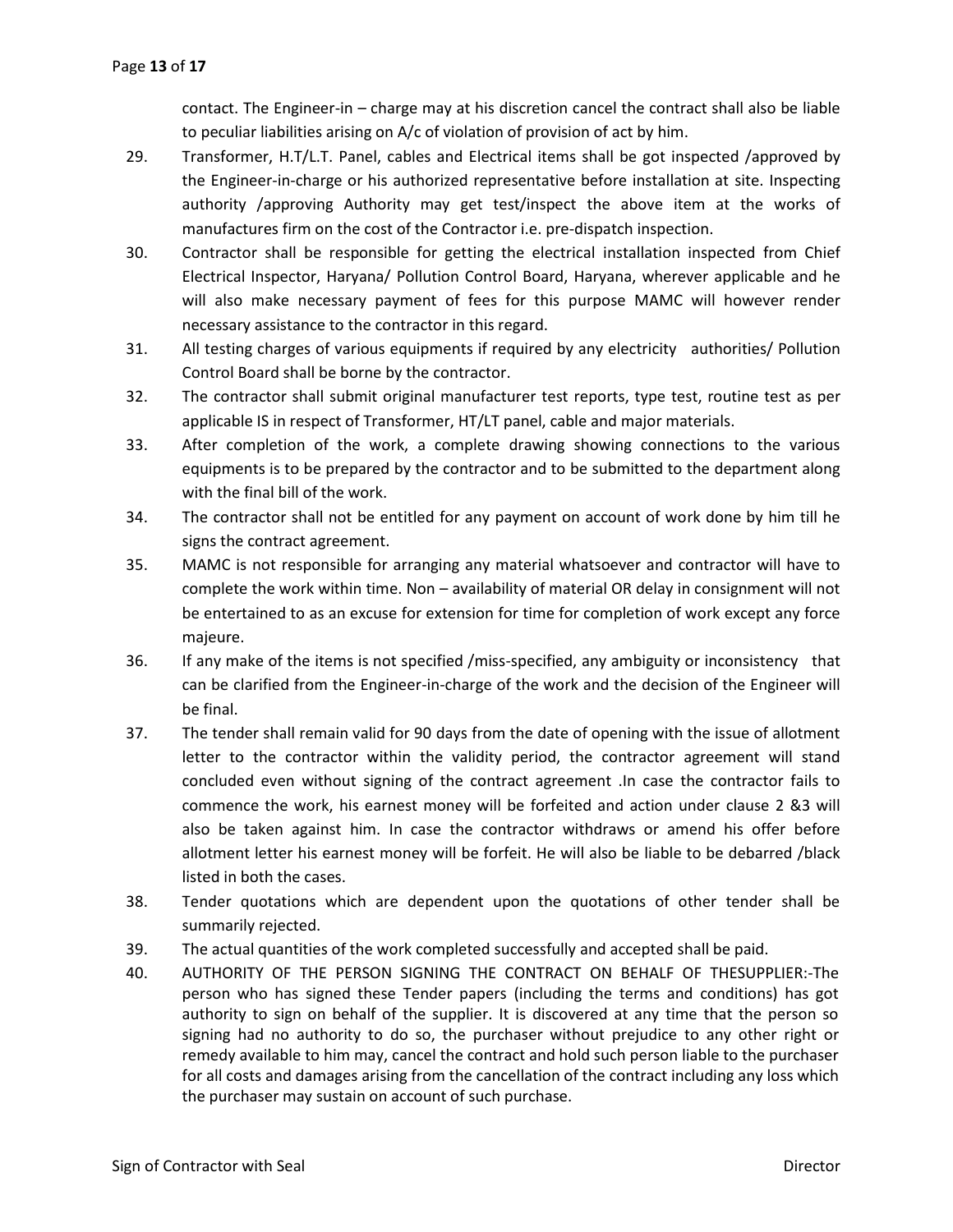41. TESTS AND INSPECTION: The material shall be inspected and tested by the purchaser or his authorized agent before dispatch unless dispensed with in writing by the purchaser. The Supplier shall give to the purchaser at least 10 days advance notice from the date of readiness of material for such inspection and test.

METHOD OF TESTING: The Purchaser or his authorized agent shall have the right to put all the material or part thereof to such tests as he may think fit and proper. The supplier shall not be entitled to object on any ground whatsoever to the method of testing by the purchaser or his authorized agent.

REMOVAL OF REJECTED MATERIAL: If any material is rejected by the Purchaser or his authorized agent after tests and inspection or by the consignee, the material so rejected shall be removed from the premises of rejection by the supplier at his own cost. Such rejected material shall under all circumstances lie at the risk of the Supplier from the moment of such rejection; and if such material is not removed by the Supplier within a period of 5 days, from the date of notice given by the consignee/Purchasing Department for lifting of such material, Purchaser or his authorized Agent or consignee may dispose of such material in any way at the Supplier's risk and cost and retain such portion of the proceeds as may be necessary to cover any expense incurred in connection with such disposal and shall also be entitled to recover handling and storage charges for the period during which the rejected material is not removed.

POST RECEIPT INSPECTION: The material after receipt in the stores of the MAMC shall be subjected to inspection for its conformity to the specification by a representative of the MAMC in the presence of representative of the contractor/supplier after issuance of e-mail notice/telephonic communication to the supplier/ contractor. In case the firm fails to depute a representative on the specified date, the MAMC would be free to get the material checked in the absence of firm's representative for which the firm would have no reason to protest at any stage and would be fully responsible of the outcome.

- 42. Contractor must carefully study the technical specifications and general terms and conditions before preparation of tender. All terms and conditions of NIT and Corrigendum shall be applicable.
- 43. All tenders/offers will be regarded as constituting an offer or offers open to acceptance in whole or in part until the last date of validity as prescribed in the notice inviting tenders or as indicated by the Contractor in his tender/offer, whichever be later.
- 44. The price must be quoted in Indian Rupees and any mistake in calculating the rupee price will not justify the claim for increase in prices
- 45. Authenticated documents to prove authority of signatory (legal power of attorney in favor of signatory) must be uploaded. Memorandum of article and Memorandum of association of the firm, if applicable, shall also be uploaded with the tender
- 46. The deviations in Technical & Commercial terms and Conditions, if any, must be brought out clearly failing which it will be presumed that the same are acceptable in to-to.
- 47. Contractor/s shall submit their offer in an ambiguous free wording failing which MAMC interpretation will be final
- 48. The revision of price bid after opening of Part-I i.e. technical and commercial part of the tender is not allowed. In case of withdrawing the same within the validity period, EMD shall be forfeited
- 49. Arithmetical Errors: in case of any inconsistency in the prices furnished, the purchaser shall be entitled to consider the lowest prices for the purpose of evaluation and award of contract.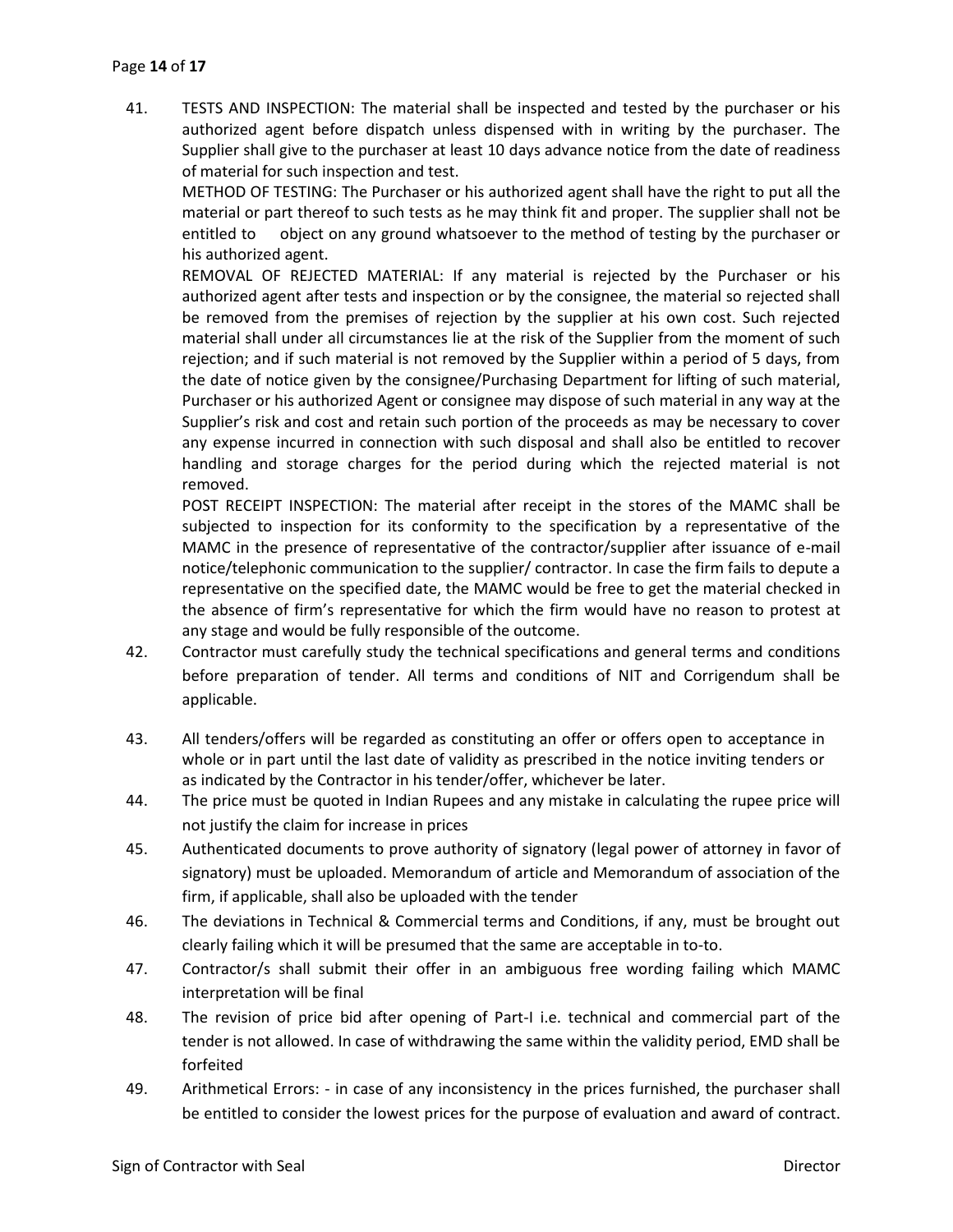All arithmetical errors will be rectified on the basis of the unit price or total price (in figures and in words) whichever is more beneficial to the purchaser/MAMC.

50. Material offered should be strictly according to the technical specification attached with the tender documents as laid down in Annexure-A & Annexure-D to the Terms and conditions of the contract. Unless a deviation in the specifications given in Annexure 'D' is pointed out by the Contractor specifically, it will be presumed that Offer/tender conforms to the specifications as laid down in Annexure 'A'& 'D'.

In case of any ambiguity in the MAMC technical Specification, the provision of relevant IS with latest amendment will prevail. The Director, MAMC shall be the deciding authority in such cases.

- 51. EMD is liable to be forfeited in case of evidence of cartel formation by the bidder(s). The provision for penal action in case of cartel formation by the bidders shall be as per clause No. 9 of policy (guidelines) issued by the State Govt. vide G.O No. 2/2/2010-41 BII dated 28.5.2010.
- 52. The Contractor must submit a hard copy of all the documents related to part-I ( i.e. technocommercial terms and conditions, where the tender is invited in two parts) uploaded on the site for the said tender duly certifying that these documents are same as uploaded on designated website, within 4 days of opening of part-I. (All affidavit & undertakings should be submitted in original with hard copy).
- 53. Submission of Quality Assurance Procedure:-The Vendor / Contractor at the time of submission of the drawings for approval from MAMC is also required to submit a Quality Assurance Procedure (QAP) of the materials to be supplied for review and approval. In this QAP, the vendor / contractor shall clearly indicate the quality measures being taken by the manufacturer to maintain the quality of the finished product. The drawings/QAP once approved shall not be required to be submitted for approval again.
	- i) Tests being performed on the raw material purchased by manufacturer for manufacturing of the finished product.
	- ii) Tests being conducted during manufacturing of the product (In process testing).
	- iii) Tests which shall be done on the finished product at the time of pre-dispatch inspection.
	- iv) Test results assured by the vendor.
	- v) Tests procedure followed for the inspection with full details of test setup etc.

 The Inspection shall be carried out on the basis of the approved QAP. All the details provided by the vendor / contractor shall be verified by MAMC / Third Party during the inspection and if any deviation is found from the approved documents, it will be noted in the inspection report

- 54. Only those firms who have not been blacklisted by any State Govt. or any State/Central Govt. Power Utility in India on the date of issuance of NIT shall be entitled to submit the tenders. The firm shall submit an affidavit of non-blacklisting on the non-judicial stamp paper of the appropriate value duly attested by Notary public
- 55. There will be three envelopes submitted by the Contractors, one envelope containing earnest money and one containing the tender documents and other containing technical and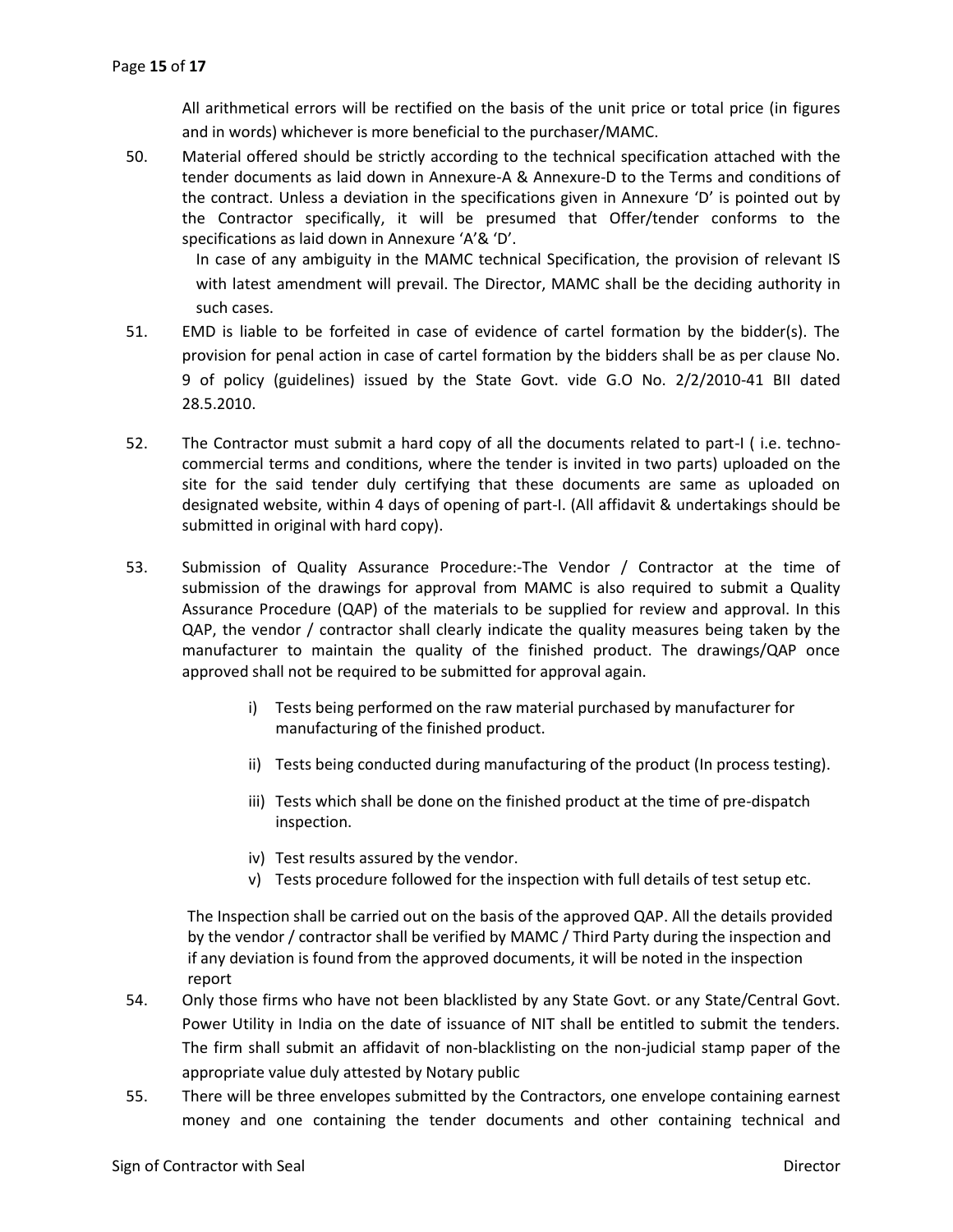commercial i.e. rates/premium only . In the first instance, the envelope of earnest money will be opened. In case, no earnest money is received, the envelope containing tender documents will not be opened and rejected out rightly.

- 56. Safe custody of all machinery and equipment supply by the contractor shall be his own responsibility till the final taking over by the M.A.M.C., Agroha. The contractor shall be fully responsible for any loss of equipments and his manpower/labour during execution of this work.
- 57. The contractor shall operate the D/TF and AMF/ATS Panel for a period of 15 days after it is energized the date of taking over the equipments shall be reckoned after its trouble free operation during the running period.
- 58. Warranty:- Contractor shall provide guarantee for the smooth functioning of the equipment/material as under:

a) 36 months for the transformer

b) 12 months for other equipment provided under the contract.

In case of any defect during warranty period item/equipment shall be replaced free of cost within a reasonable period as decided by the Director MAMC. However the proportionate amount of the bank guarantee will be refunded (as per Clause 8) after completion of warranty period**.**